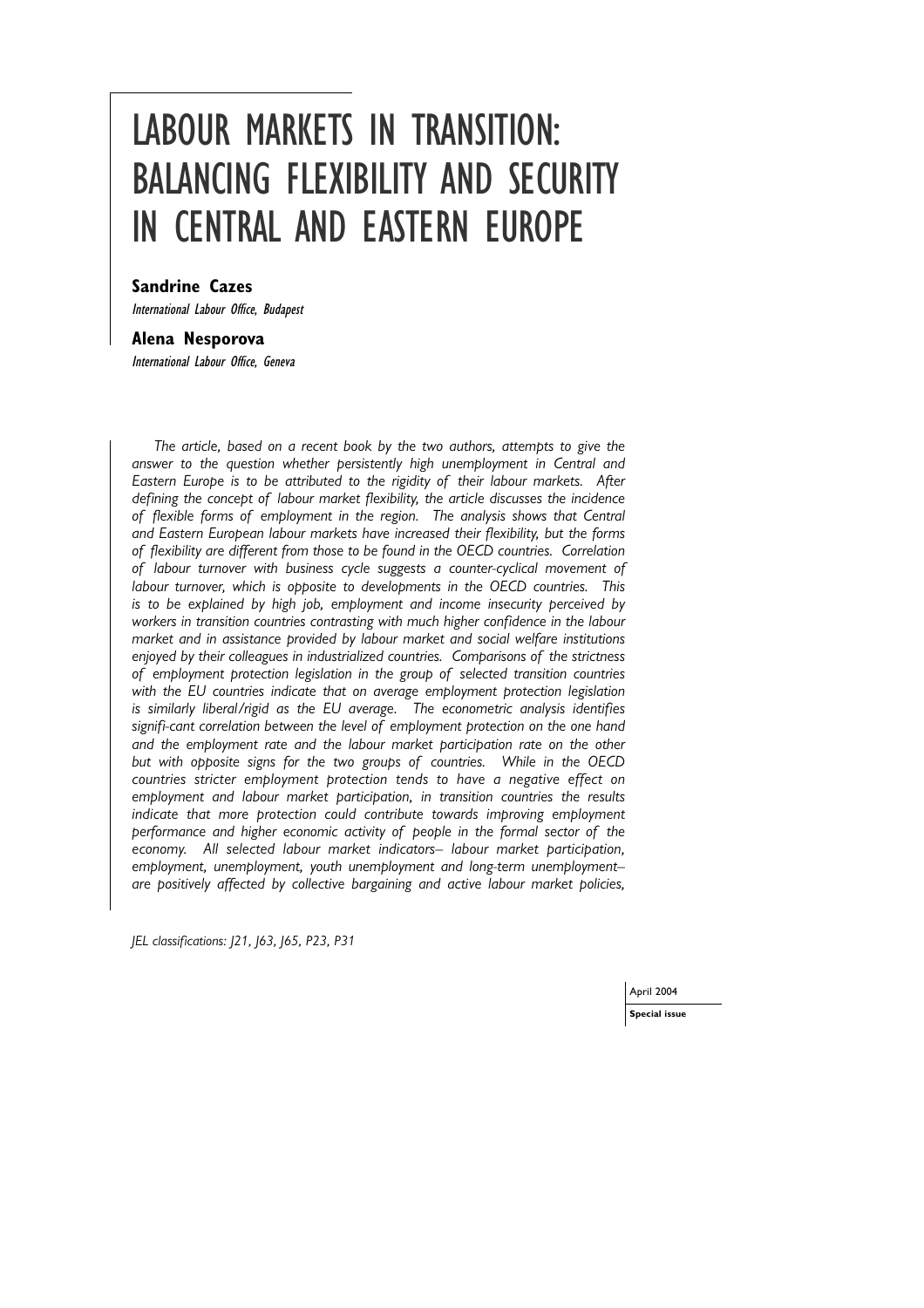*while unemployment and in particular long-term and youth unemployment tend to rise with higher payroll taxes.*

abour markets of the former command economies of Central<br>and Eastern Europe have gone through profound transformation<br>since the start of political, economic and social reforms. Until<br>1990 enterprises had been largely prote and Eastern Europe have gone through profound transformation since the start of political, economic and social reforms. Until 1990, enterprises had been largely protected against the impact of the world markets through centrally organised production and distribution and the dominance of producers in the home market. In addition, labour markets were also strongly regulated so that workers enjoyed very high employment security and job stability. The opening up of the national economies of transition countries to global competition has forced domestic enterprises to adjust their inputs (including labour), production technology and outputs to market demand.

In the early nineties, it was broadly accepted by policy-makers and the population at large that full employment and the relatively generous previous social protection systems could no longer be maintained. Within the structural adjustment package, introducing employment flexibility and lowering social protection were in most cases offered as the sole means with which to transform labour markets in the new market conditions. Amended national labour legislation, newly established public employment services and labour market policies have facilitated these changes by reducing high employment protection in existing jobs inherited from the previous regime.

However, after twelve years of transition, persistent high unemployment remains a major problem throughout the region. While in some countries this problem was to some extent explained by slow economic recovery, there is enough evidence that even in those countries where economic growth has been relatively high over a longer period, employment, after a large initial decline, has continued to stagnate (see Nesporova, 1999). What are the reasons for such persistently high unemployment? Is it to be explained, as suggested by neo-liberal economists, by the rigidity of their labour markets for Europe as opposed to the United States with generally lower unemployment? The question then is how flexible or rigid the labour markets of transition countries actually are and what is understood by labour market flexibility.

This article, based on a recent book by the two authors (Cazes and Nesporova, 2003), attempts to give the answer to this question and aims to derive relevant policy recommendations to improve employment performance in these countries, a number of which will soon accede to the European Union. After defining the concept of labour market flexibility, the article discusses the incidence of flexible forms of employment. It then assesses the levels of employment stability and labour market flexibility and tries to identify to what extent labour market flexibility is caused by structural changes and by other,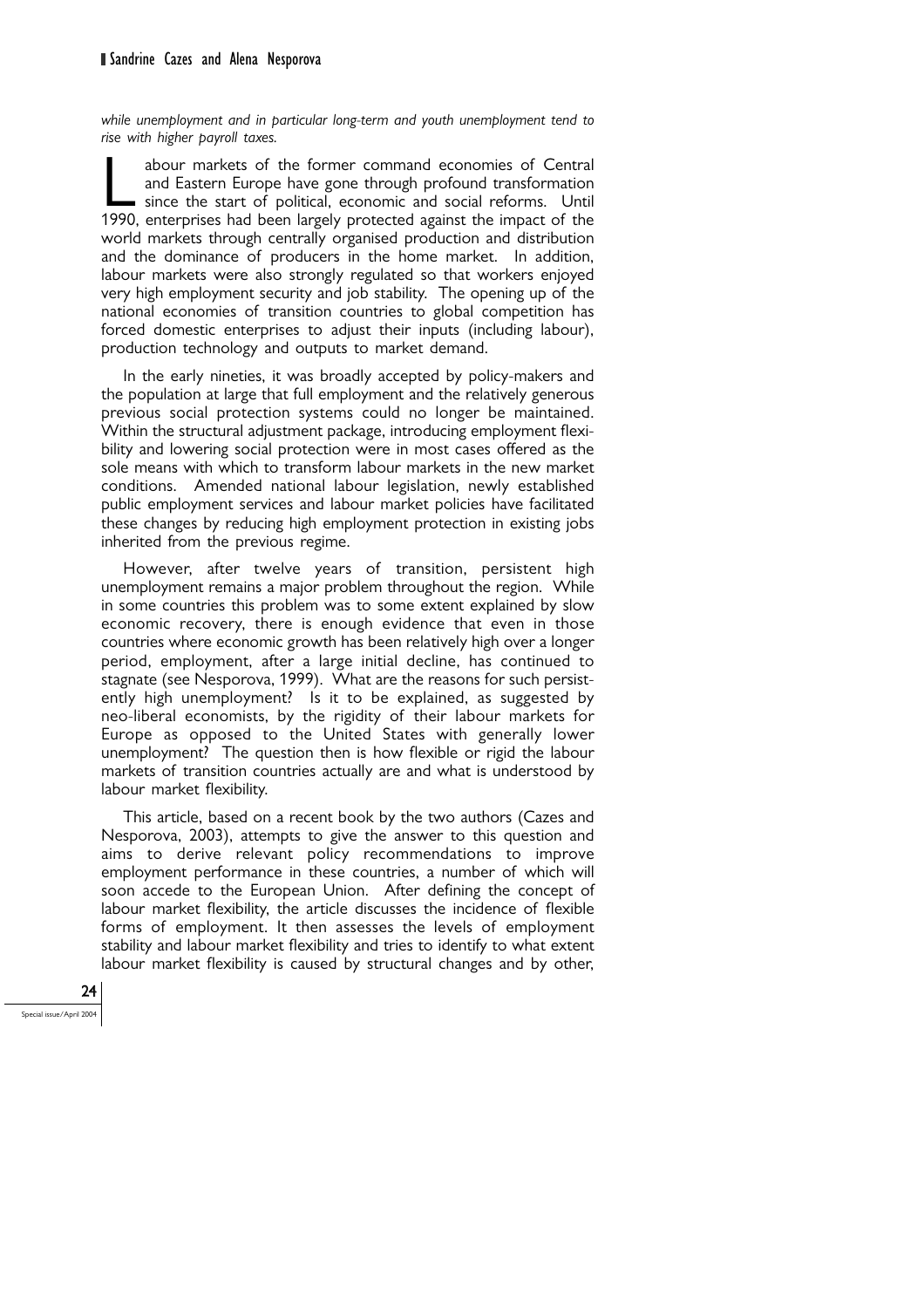non-structural, factors. It also analyses fluctuations in labour turnover as a measure of flexibility in connection with the business cycle. It then goes on to examine the strictness of employment protection legislation and its effect on the level and structure of employment and unemployment. The impacts of labour market institutions, social dialogue and labour taxation on several aggregate labour market indicators are tested with the help of an econometric analysis. Finally, it draws general policy conclusions.

# 1. The concept of labour market flexibility and its relation with employment security

At the macro-level, flexibility refers to the speed of adjustment to external shocks or changing labour market conditions. Therefore, labour market flexibility means the degree to which employment and/or working time (labour input adjustment) or wages (labour costs adjustment) adjust to economic changes. There are indeed different definitions of labour market flexibility: external versus internal flexibility, the former referring to job changes involving new employment with a different employer and relating to labour turnover and geographic mobility, while the latter refers to job changes within the same enterprise. There is also numerical versus functional flexibility, the former relating to changes in the number of workers, while the latter means occupational changes and mobility within the enterprise. This article focuses on external numerical flexibility, from both a macro- and microeconomic perspective, with a particular emphasis on labour market regulations and institutions. The reason for this choice is, first, because we believe these are among the most relevant aspects of labour market flexibility; and second, because of the current unavailability of data on functional flexibility.

For trade unions but also for many politicians and labour market experts, flexibility is considered a synonym for de-regulation, i.e. for reduction of workers' employment protection. However, Auer and Cazes (2003) give examples of Western industrialised countries that have organised their systems of employment and social protection in a way that allows flexibility for firms while ensuring income (and broader social) protection to workers at the societal level. These examples strongly suggest that it is not one component of the institutional setting alone which determines the question of flexibility and security, but the interactions of the main national labour market institutions, such as the unemployment benefits schemes, the wage-setting institutions and early retirement schemes.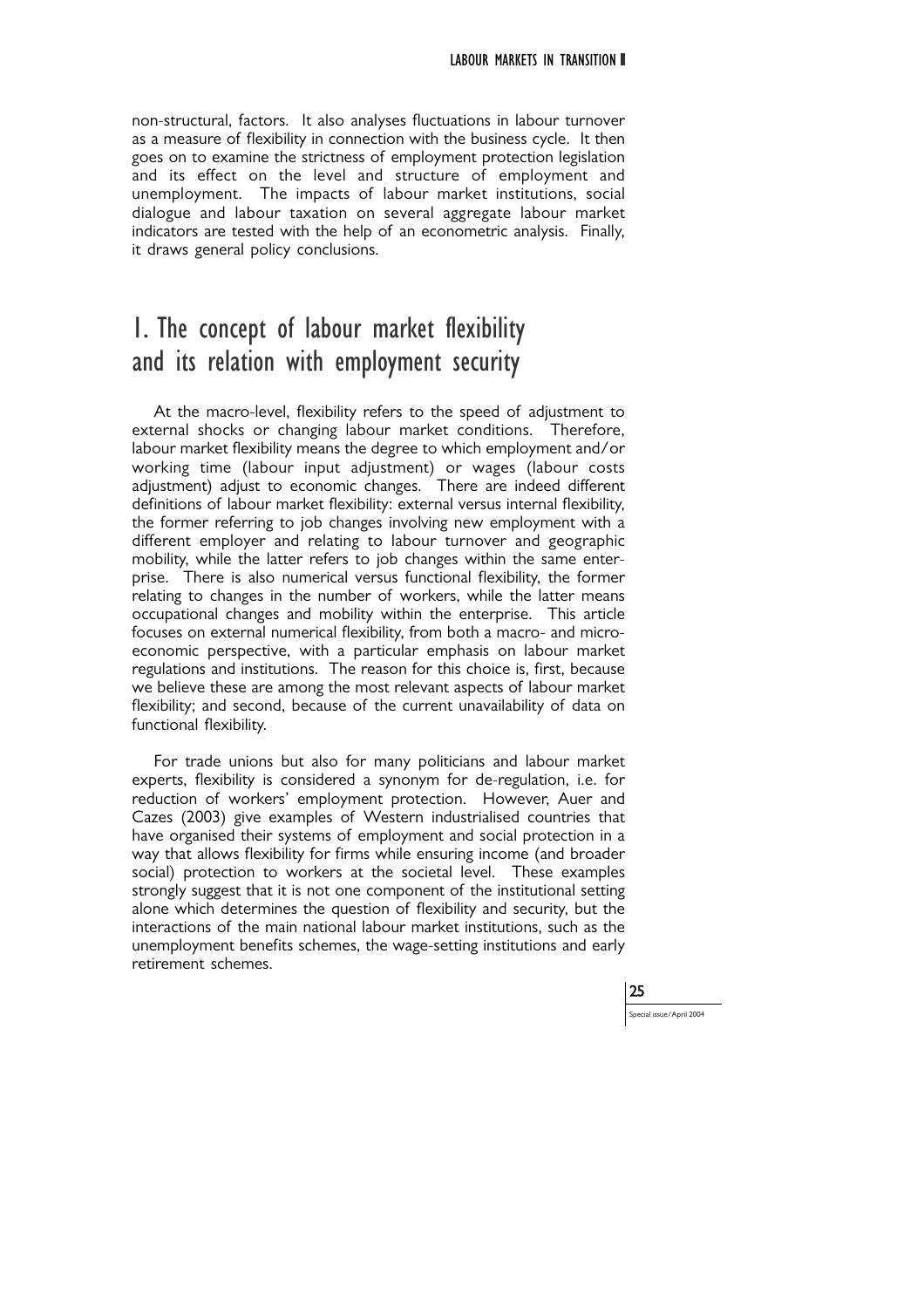Choices thus have to be made on the basis of various combinations of the different components of the employment and social protection systems, which need to be identified to allow and ensure a balance between labour market flexibility and employment security. Policymakers in transition countries have therefore wider choices at their disposal within a given macro-economic, institutional and political context. The social partners in these countries are also recognising that without competitive enterprises, which are able to adjust their workforce in numbers, structure and quality to market conditions, employment performance will be poor. At the same time, workers need reasonable employment and income security if they are to be motivated to accept higher mobility and flexibility, to increase their productivity and to lower their opposition to change.

# 2. Development of flexible forms of employment

By flexible forms we understand here labour contracts with limited duration (fixed-term and short-term contracts), agency work (work for a fixed short-time period arranged by a manpower agency), part-time employment, multiple-job holding and work agreements between two parties for a certain task/activity (so-called civil contracts, regulated by the Civil Code). In particular, the last two forms are closely interrelated with informal employment. Also self-employment is often considered as another flexible form of work. The reason for the expansion of flexible forms of work is the need on the side of employers to relatively smoothly adjust their production profile and costs to the market conditions as termination of employment relations is easier, faster and less costly.

With the exception of Estonia, the general trend in all the transition countries has been towards an increase in the proportion of *temporary contracts* in employment contracts in the 1990s. The most marked change has occurred in Slovenia and the Czech Republic, which also have the highest shares of temporary contracts among the Central European countries, respectively 12.9 per cent and 8.1 per cent in 2000. In contrast, the proportions of temporary contracts in Estonia, Lithuania and Romania did not exceed 3 per cent in 2000 and, moreover, Estonia even experienced a slight decline in this indicator between 1993 and 2000. Nevertheless, comparisons with the EU countries show that the incidence of temporary contracts is still much lower in the transition countries, where their share in all employment contracts is in general well below 10 per cent. In the majority of the EU countries the overall tendency is also towards higher use of time-limited contracts, facilitated by deregulation of employment relations. By the end of the 1990s their share exceeded 10 per cent in the EU countries, with particularly

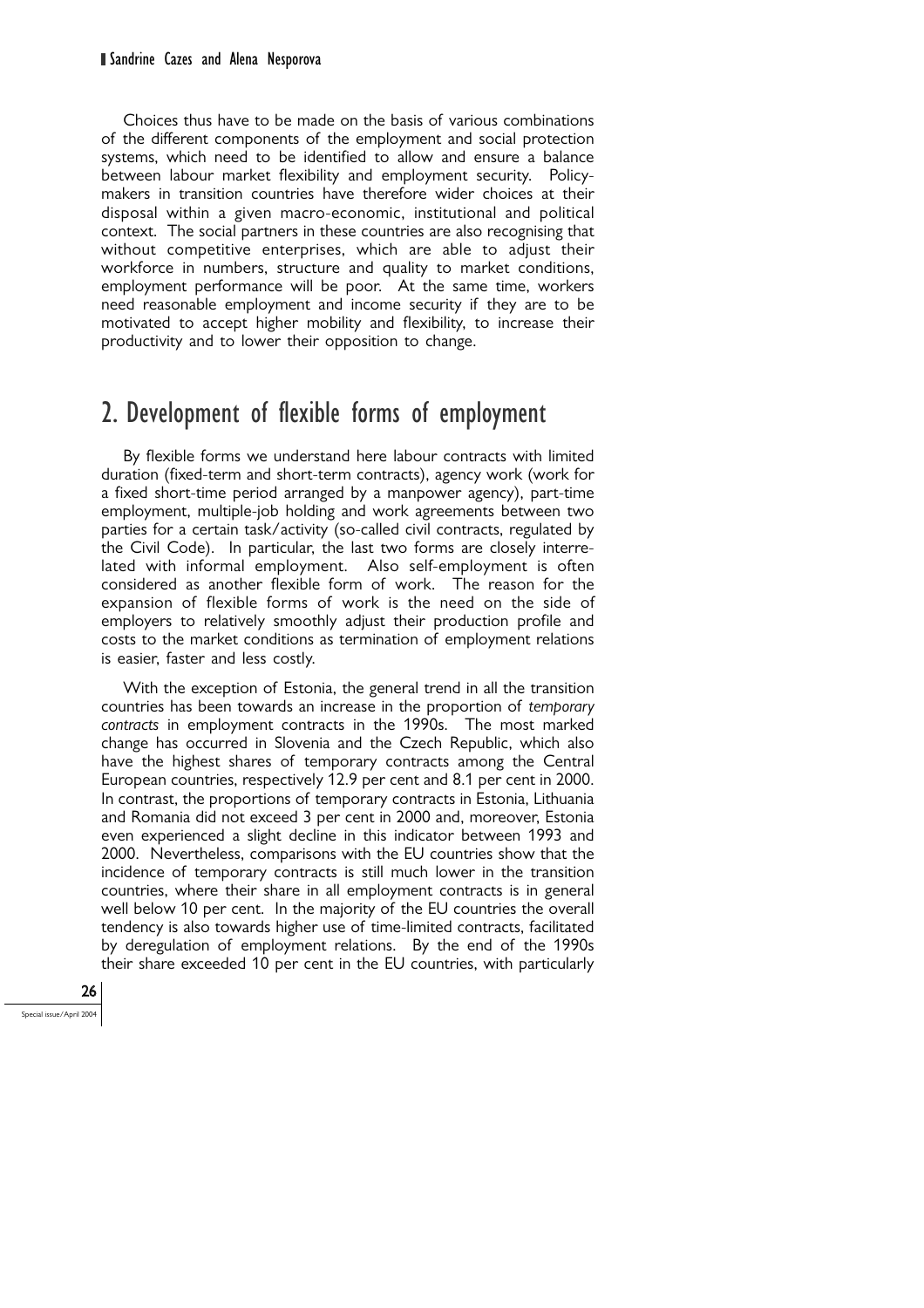high levels in Spain, Portugal and Finland (see, e.g., European Commission, 2001). The reason for the so far relatively low application of temporary contracts in transition countries may be the opposition of trade unions, certain legislation rigidities but also a significant decline in the length and costs of employment termination for employers. However, in a number of transition countries the share of temporary contracts among newly concluded contracts has recently much increased, which may lead to a significant rise in their proportion of all contracts in the future.

No data on staffing *agency work* (such as Manpower) are provided by national statistics, but anecdotal evidence shows very limited use of agency work to date in any transition country for groups of people other than students (of secondary schools and universities). The exceptional character of temporary agency work is also the reason why thus far no transition country has regulated it through special legislation.

As to *part-time employment*, unlike in the industrialised countries, only less then 10 per cent of workers work part-time in transition countries, with the exception of Romania (16.4 per cent), Latvia (10.7 per cent) and Poland (10.6 per cent)<sup>1</sup>. Workers are not very interested in shortening their working hours and earnings because the low level of wages means that any wage reduction has an impact on the household budget, while the amount of work usually remains the same. Employers also prefer full-time employment, claiming that part-time contracts do not usually bring sufficient cost reduction to counterbalance the negative effect of the unavailability of part-time employees to their colleagues and clients during regular working hours, while job sharing in fact poses additional costs.

Differences among the countries in the incidence of part-time employment are probably to be attributed to the extent of underemployment in the country, although unfortunately few data are available to confirm this hypothesis. The only available data for the Czech Republic and Estonia indicate that in the former country the share of involuntary part-time employment<sup>2</sup> was around one quarter of total part-time employment, while in the latter this proportion was already around or slightly over one-half during the 1990s. Ostensibly, the sole reason for part-time employment in the Russian Federation is temporary or permanent lack of work (see Tchetvernina *et al.*, 2001). Higher part-time employment may therefore indicate higher involuntary underemployment in the country.

Indeed, many enterprises in transition countries faced with financial problems turn to shorter working hours of all or certain categories of

<sup>2.</sup> Involuntary part-time employment means that job holders have had to accept part-time employment because they could not find full-time employment.



<sup>1.</sup> All data are for the year 2000.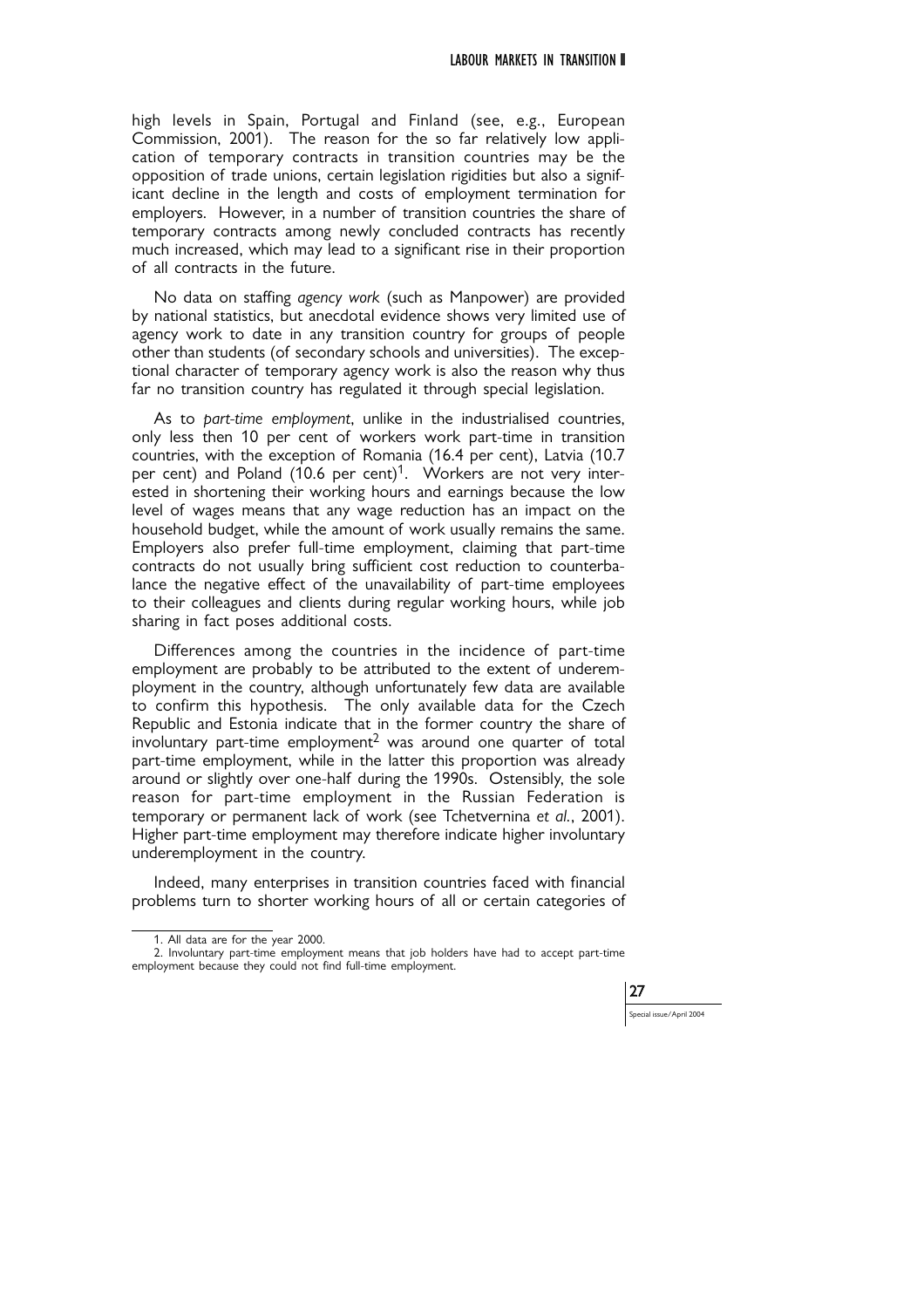workers to bridge this difficult period. This reduction is often recorded in labour force surveys as part-time employment, regardless of whether the affected workers hold part-time contracts or are forced to work shorter hours without any change in their (full-time) labour contract. This practice of short-time work or even administrative leave is a wellknown feature of the CIS countries but it is not uncommon in other transition countries. The CIS countries collect and publish separate data on the number of workers involved in short-time work and administrative leave, based on establishment surveys, while labour force surveys in other transition countries probably mix together short-time workers with part-time workers.

The Russian Federation provides a good illustration of the use of temporary reductions in work hours. The annual share of persons forced to take administrative leave there reached the highest level in 1996 with 16 per cent of average payroll numbers in large and mediumsized enterprises, falling to 11 per cent in 1998 and 8 per cent in 1999. Of these workers, 48 per cent did not receive any compensation. The average length of administrative leave per worker was almost stable: 318 hours in 1996 and 311 in 1999. The proportion of workers on the payroll put on a short-time work regime at the initiative of enterprise management rose from 7.2 per cent in 1996 to 10.1 per cent in 1998 and 6.5 per cent of the payroll numbers. The number of hours lost per worker due to short-time working was 332 in 1997 and 188 in 1998 (see Tchetvernina *et al.*, 2001).

There was also no general trend in part-time employment over the 1990s. Some countries have experienced a certain increase in the share of part-time employment in total employment (most notably Estonia and Romania), while others have recorded a decline (Czech Republic and Latvia) or almost no change. While women workers are overrepresented among part-time workers in the majority of the selected transition countries, as is the case in industrialised countries, in Bulgaria and Slovenia there are more males than females working part time. A more frequent incidence of part-time work among women is connected with their primary responsibility for childcare and care of the elderly, still rarely done by men, and this arrangement enables them to combine employment with family responsibilities. Moreover, in some transition countries women can combine part-time employment with maternity/parental leave without losing entitlement to allowances, and this is quite often utilised.

*Multiple-job holding* is another form of flexible work arrangement, where workers hold a second, usually part-time, activity besides their main job. Multiple-job holding is closely interrelated with *informal employment*. With the exception of unregistered foreign migrant workers, the extent of informal employment performed as a primary activity is rather limited in the transition countries, as it often prohibits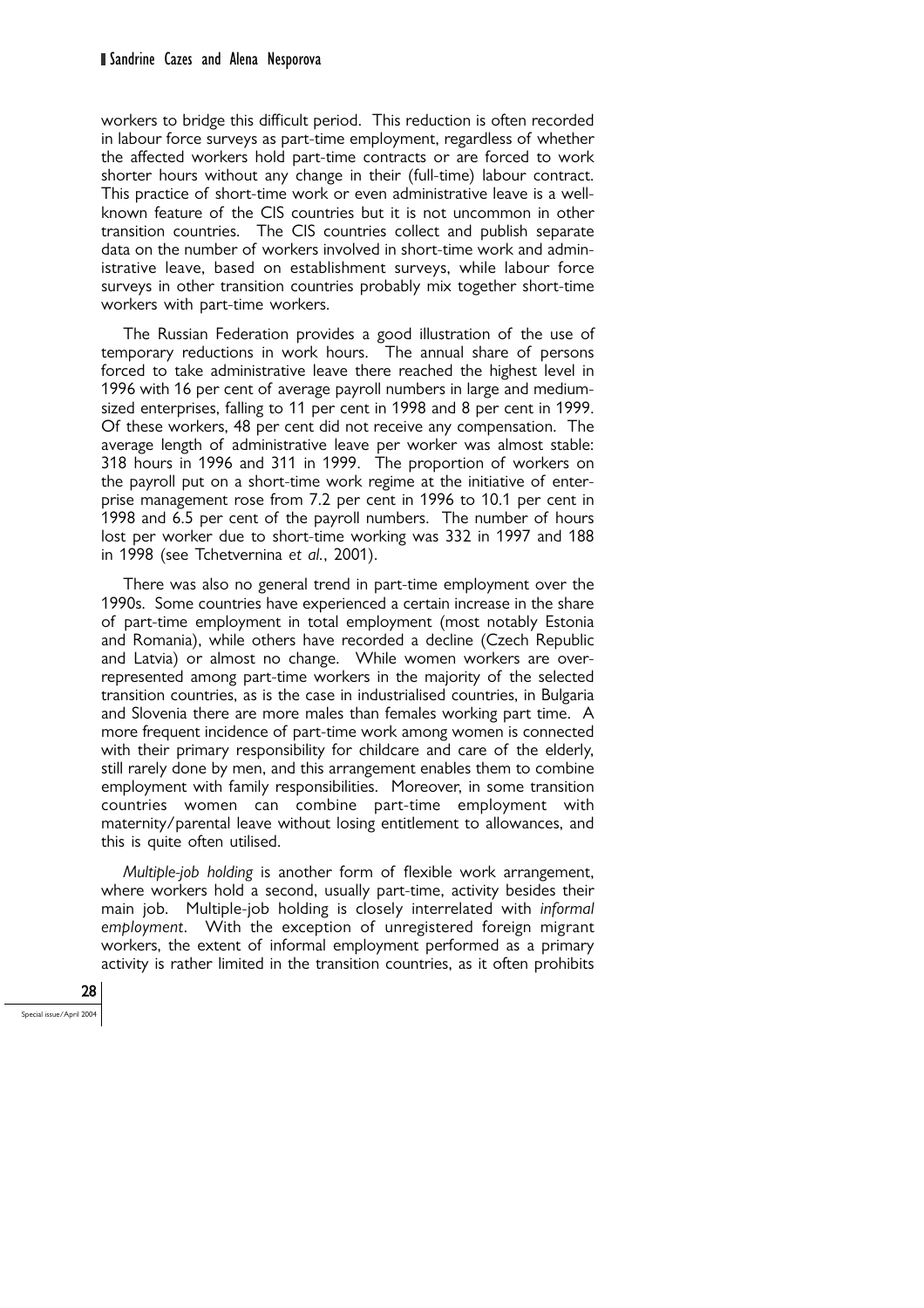access of such informal workers to social security and health care insurance. Therefore the vast majority of informal workers perform this activity as a second job beside their main formal employment, registered unemployment or inactivity, combined with some sort of welfare transfer. This is particularly characteristic of Central Europe. In Poland the proportion of persons performing informal work in 1998 was 4.8 per cent of the population aged 15 and over, while 5.5 per cent of employed persons had an informal activity as their second job. Among the registered unemployed, 14.6 per cent revealed informal activity and 2.4 per cent of informal workers were among those formally recorded as economically inactive.

With regard to informal employment, the Polish LFS figures on multiple-job holding given above seem to seriously underestimate its scale. A survey undertaken for a research project "Social Stratification in Eastern Europe after 1989" provides much higher figures for secondary activities: 5 per cent for the Czech Republic, 9 per cent for Slovakia, 17 per cent for Poland and 27 per cent for Hungary in 1993 (Vecernik, 2001, p.9). Although these figures were collected in 1993 when the four countries had just emerged from the transition crisis they still indicate higher actual shares of multiple-job holders among all workers. Indeed, another survey on Economic Expectations and Attitudes, conducted by the Czech Academy of Sciences in 1994 and covering a wider range of activities, both formal and informal, revealed even higher figures for the Czech Republic. In 1994, a total of 35 per cent of the economically active population declared a supplementary activity: 27 per cent active in a second job, 28 per cent self-employed and the remainder earned in "some other way". A repeat survey in 1998 as part of the same project reported a decline in the share of secondary activities to 28 per cent, which was still ten times higher than the "official" figures of the labour force survey.

Also the incidence of "*civil contracts*", concluded between two parties for a certain task or activity within an agreed period of time and regulated by civil rather than labour law, and other *non-employment contracts* has much increased, although statistical evidence is very scarce. Unlike in the case of regular employment contracts, by concluding civil contracts employers do not need to cover social contributions for such workers, are not obliged to provide them with safety aids, and in principle they are not responsible for their occupational disease or work accidents. Many employers thus endeavour to save on non-wage costs by replacing regular employment contracts by non-labour ones in order to save on non-wage labour costs and other related costs despite their ban under such circumstances in a number of transition countries.

Finally, the number of *self-employed workers* (see figure 1) has sharply increased in all the transition countries in the initial period of economic transformation as a consequence of both pull and push factors. Later,

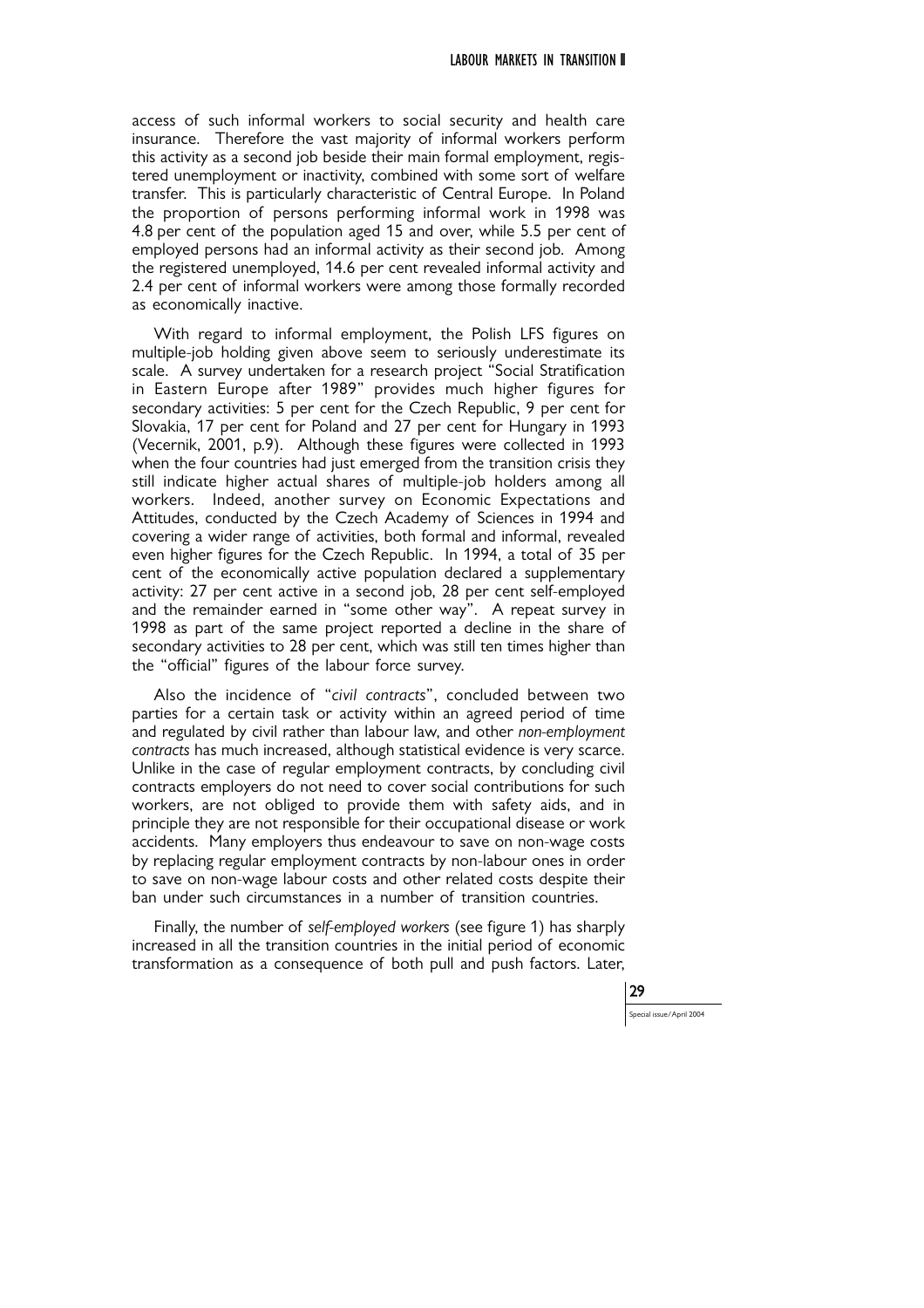#### Sandrine Cazes and Alena Nesporova

however, their share in total employment more or less stabilised everywhere, due to a combination of persistent administrative barriers for small business development; limited new opportunities for small businesses facing saturated demand for products and services at such a low level of income of the population and corporate profits; and the low quality of many non-wage jobs. As a result, with increasing demand for wage employees and offers of higher wages, many self-employed workers are returning to wage employment.



*Sources*: Labour force surveys, authors' calculations.

An analysis of statistical data on flexible forms of employment has thus confirmed the hypothesis that the pressure on enterprises to adjust their production patterns and costs to changes in market demand has indeed contributed to the increasing shares of flexible forms of employment. However, there are some distinct features in this overall trend in the transition countries, compared with the Western ones. Part-time contracts are not widespread in the region, mainly because of the low level of wages. In contrast, workers in the CIS countries in particular are often forced to accept shorter working hours or administrative leave. While in general the use of temporary labour contracts has increased in the majority of the transition countries, their share is still much lower than in the EU countries. However, temporary employment often takes the form of civil contracts or other types of non-employment, which are convenient for employers for administrative and financial reasons but hard data for their spread are rarely

30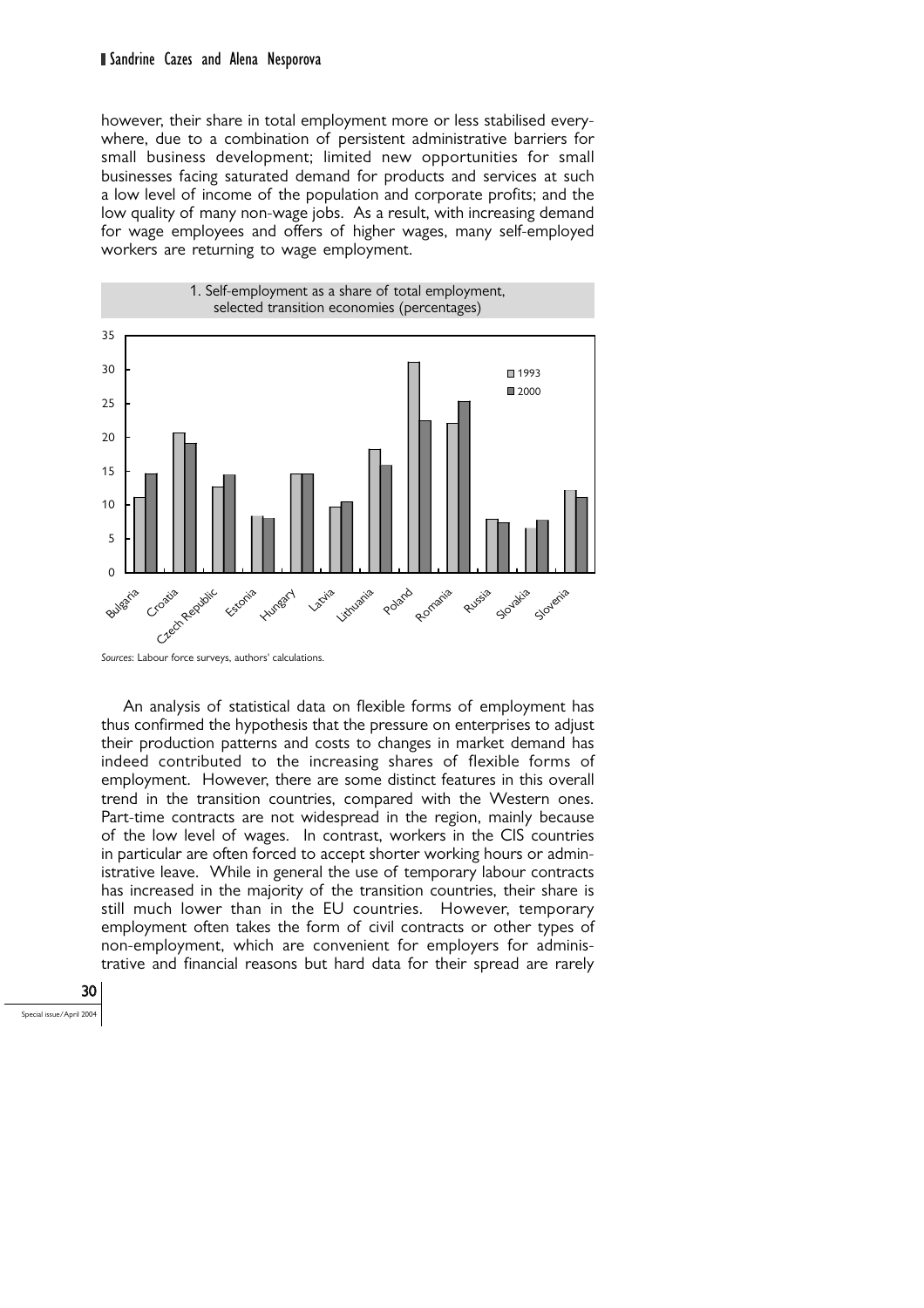available. Nevertheless, the major form of flexible employment after 1989 seems to be multiple-job holding or second jobs, formal but more often informal, performed beside main formal employment, registered unemployment or formal inactivity.

# 3. Labour market flexibility

The transition process exposed firms to new economic conditions and forced them also to adjust their labour input. The level of labour mobility and intensity of labour reallocation can be measured by labour turnover as a sum of recruitments and separations from enterprises divided by employment. For calculating recruitments and separations we used two sources of employment flow data: those based on establishment surveys and those originating in labour force surveys, which both have their advantages and shortcomings<sup>3</sup>.

Labour turnover data from both sources of information reveal a substantial increase in labour turnover for our sample of transition countries after 1989, as can be seen in table 1. This reflects not only a reduction of the formerly widespread practice of labour hoarding as enterprises cut their labour costs, but also the growing incidence of voluntary quits by people deciding to start their own business or to join a newly established firm. This initial phase of intensive labour reallocation occurred in the first couple of years following the introduction of economic reforms– in 1990-92 in central and south-eastern Europe and about two years later in the countries of the former USSR. During that phase separation rates markedly exceeded hiring rates, indicating widespread downsizing in large and medium-sized enterprises. It should also be noted that downsizing was often connected with the splitting of large enterprises into two or more new firms, and with the outsourcing of production support services and services for workers. Labour turnover subsequently declined and stabilised, though all countries have since continued to experience periodic surges in labour turnover (as did Bulgaria in 1997 and 1999 and the Czech Republic after 1998, for example). These reflect further structural changes connected with economic imbalances and remedial policy packages.

There were also significant inter-country differences in labour turnover. We wondered to what extent they reflected structural changes in the economy, i.e. the process of job creation and job destruction, and to what extent labour mobility connected with other, non-structural reasons. For data on job turnover as a sum of job creation and job destruction rates we used estimates provided by Faggio

<sup>3.</sup> For comprehensive discussion of the two sources of employment flow data and explanation how labour turnover was calculated see Cazes, Nesporova (2003).

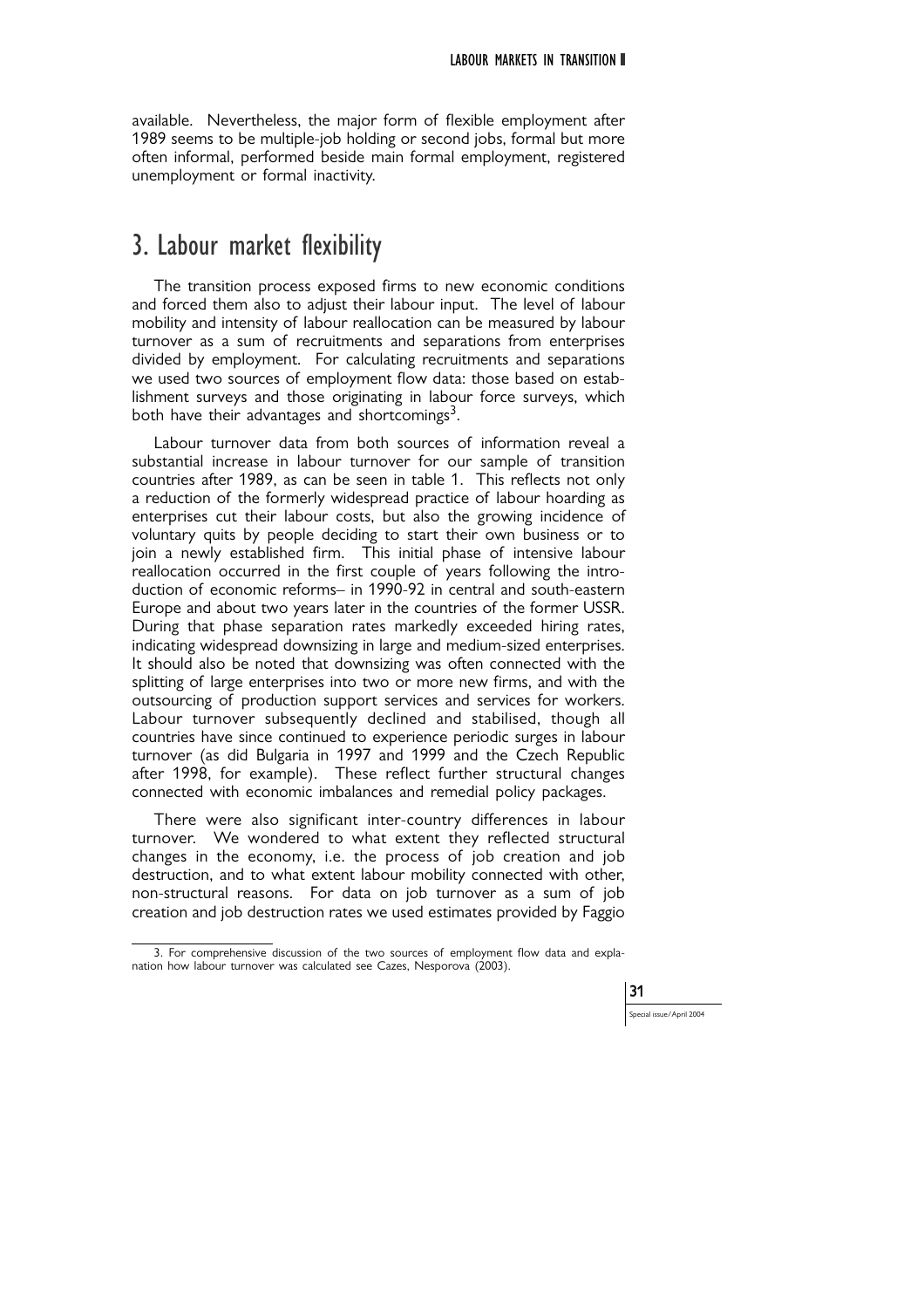and Konings (2000) and Gimpelson and Lippoldt (1997) based on enterprise surveys for five countries: Bulgaria, Estonia, Poland, and Slovenia over the period of 1994-97 and the Russian Federation in 1994-95. The comparisons of job turnover with labour turnover are given in table 2.

1. Labour turnover for selected transition countries in the 1990s (percentages)

| Country        | Source  1990  1991  1992  1993  1994  1995  1996  1997  1998  1999  2000 |  |                                                        |                                    |  |                                         |  |
|----------------|--------------------------------------------------------------------------|--|--------------------------------------------------------|------------------------------------|--|-----------------------------------------|--|
| Bulgaria       | ES.                                                                      |  | 48.9 50.9 43.7 45.0 43.9 43.4 46.1 59.3 55.8 67.5      |                                    |  |                                         |  |
| Czech Republic | <b>LFS</b>                                                               |  |                                                        | 44.5 36.1 30.3 24.8 24.7 22.3      |  |                                         |  |
| Estonia        | I FS                                                                     |  | 30.8 38.4 54.4 55.6 55.3 31.0 42.9 36.2 35.0           |                                    |  |                                         |  |
| Poland         | ES.                                                                      |  | 35 2 4 2 9 4 0 3 4 1 6 4 1 7 4 5 2 4 7 3 3 7 1 4 7 4   |                                    |  |                                         |  |
| Poland         | <b>LFS</b>                                                               |  |                                                        | 35.7 44.1 54.2 47.1 53.4 40.1 38.2 |  |                                         |  |
| Russian Fed.   | <b>ES</b>                                                                |  |                                                        |                                    |  | 49.8 46.2 48.2 48.3 42.8 44.4 45.9 48.7 |  |
| Slovenia       | <b>ES</b>                                                                |  | 27.1 34.2 31.6 32.2 32.0 31.4 31.2 29.3 28.8 31.1 30.1 |                                    |  |                                         |  |
| Ukraine        | ES                                                                       |  |                                                        |                                    |  | 38.8 37.6 35.3 35.2 37.4                |  |

 $ES =$  establishment survey; LFS = labour force survey.

*Sources*: National statistics. LFS data from Arro, Eamets et al., (2001), Vecernik (2001), and Kwiatkowski, Socha and Sztanderska (2001).

2. Comparison of labour turnover and job turnover for selected transition economies, 1994-1997 (percentages)

| Country             | Labour turnover | Job turnover | Share of job turnover<br>in labour turnover |
|---------------------|-----------------|--------------|---------------------------------------------|
| Poland              | 42.8            | 8.5          | 19.9                                        |
| Estonia             | 41.4            | 16.0         | 38.6                                        |
| Slovenia            | 31.0            | 9.5          | 30.6                                        |
| <b>Bulgaria</b>     | 48.2            | 8.1          | 16.8                                        |
| Russian Federation* | 48.2            | 6.5          | 13.5                                        |

\* Only 1994-1995.

*Sources*: Labour turnover data see Table 1, job turnover data for Poland, Estonia, Slovenia and Bulgaria from Faggio and Konings (2000), for the Russian Federation from Gimpelson and Lippoldt (1997).

Table 2 shows that Estonia is characterised by relatively high job turnover, accounting for almost 40 per cent of overall labour mobility in the period under review. This supports the views of many economists that liberal economic reforms have significantly contributed to the acceleration of structural adjustment of the Estonian economy, resulting in the highest economic dynamics achieved in the region<sup>4</sup>. Slovenia, although often criticised for the slow restructuring of its large state enterprise sector, can actually boast the second highest rate of job

4. See e.g. Arro, Eamets *et al.* (2001) with references to other literature.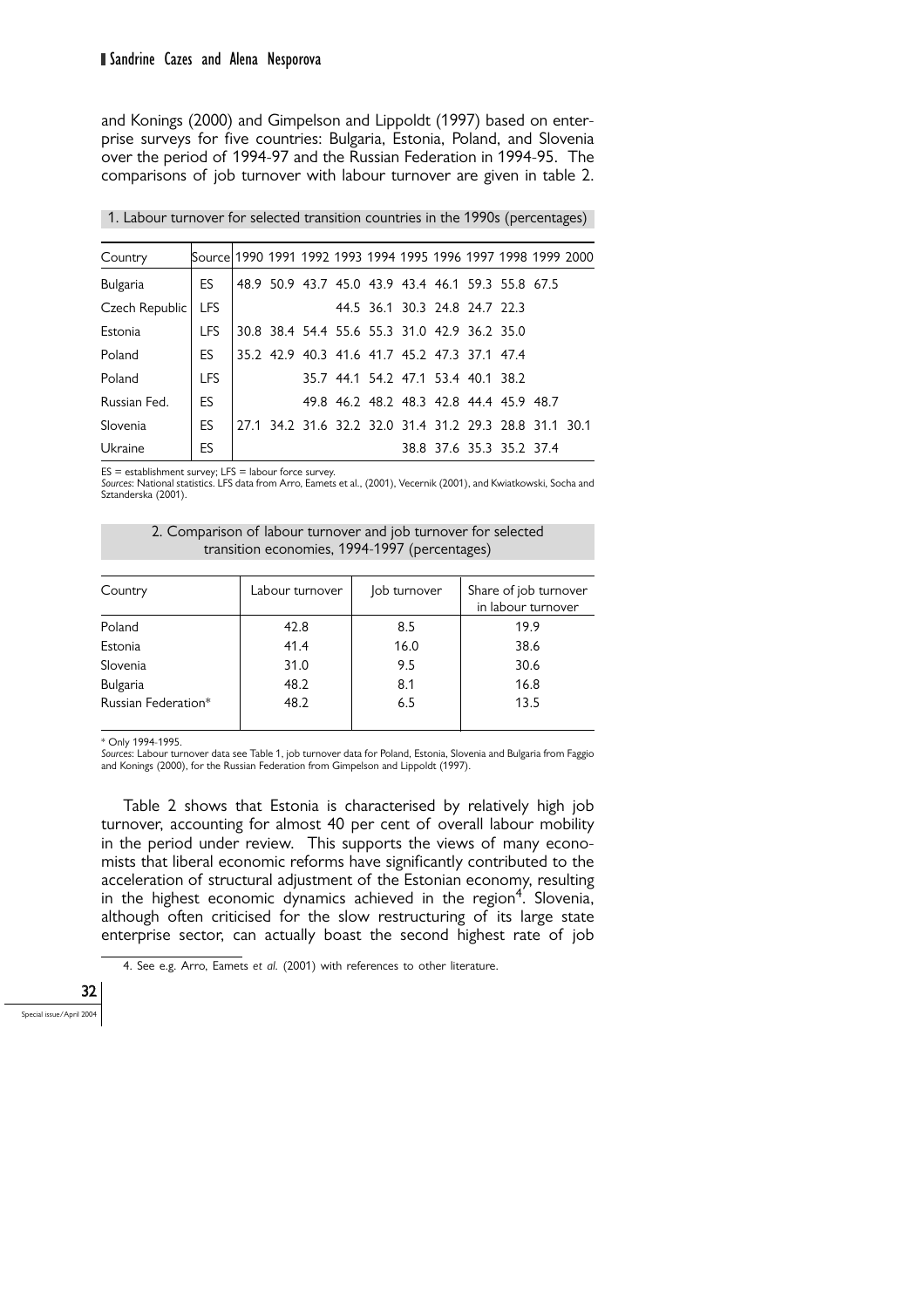creation/destruction among our group of transition countries. Structural changes also explain this country's satisfactory economic performance in the 1990s, which has puzzled many experts who considered its low labour turnover to be a symptom of the slow pace of its economic transformation.

In contrast, low job turnover in Bulgaria and the Russian Federation is clear evidence of delayed restructuring of the enterprise sector resulting in poor economic performance for both countries. The wide gap between job turnover and labour turnover thus reflects the unduly high incidence of workers' moves among "old" jobs with low productivity and remuneration, rather than any positive reallocation of labour to new industries and enterprises. Rather surprisingly, Poland comes close to these two slow reformers in terms of both low job turnover and the latter's small contribution to labour mobility. The main reason seems to be that the enterprise survey used for calculating job turnover covered only large and medium-sized enterprises, which, at that time, faced serious economic problems due to pending privatisation and structural reforms. Robust economic growth was mainly driven by newly established enterprises attracting many workers from ailing state firms but their job creation capacity is not reflected in the estimation of job turnover. This is also confirmed by the difference between accession and separation rates taken from establishment and labour force surveys, as presented earlier.

### 4. Labour turnover and the economic cycle

Labour turnover is of course significantly affected by economic fluctuations. In industrialised countries, it typically accelerates in periods of economic growth: enterprise start-ups and expansions create new jobs, attracting newcomers to the labour market and increasing hires of unemployed job seekers. At the same time, as dismissals for economic reasons abate, the growing number of job opportunities encourages more people to change their jobs voluntarily. In contrast, in economic downturns, enterprises seek to cut costs by reducing new hires and by resorting to redundancies, yet the consequent sharp reduction of voluntary quits more than counterbalances the increase in dismissals. Largely for supply-side reasons, labour turnover thus tends to behave pro-cyclically (Boeri, 1995; International Labour Office (ILO), 1996).

The correlation coefficients of labour turnover to GDP growth rates for the selected countries are presented in table 3. There is always a certain time lag between a change in a country's economic performance and the translation of that change into decisions by enterprises to adjust

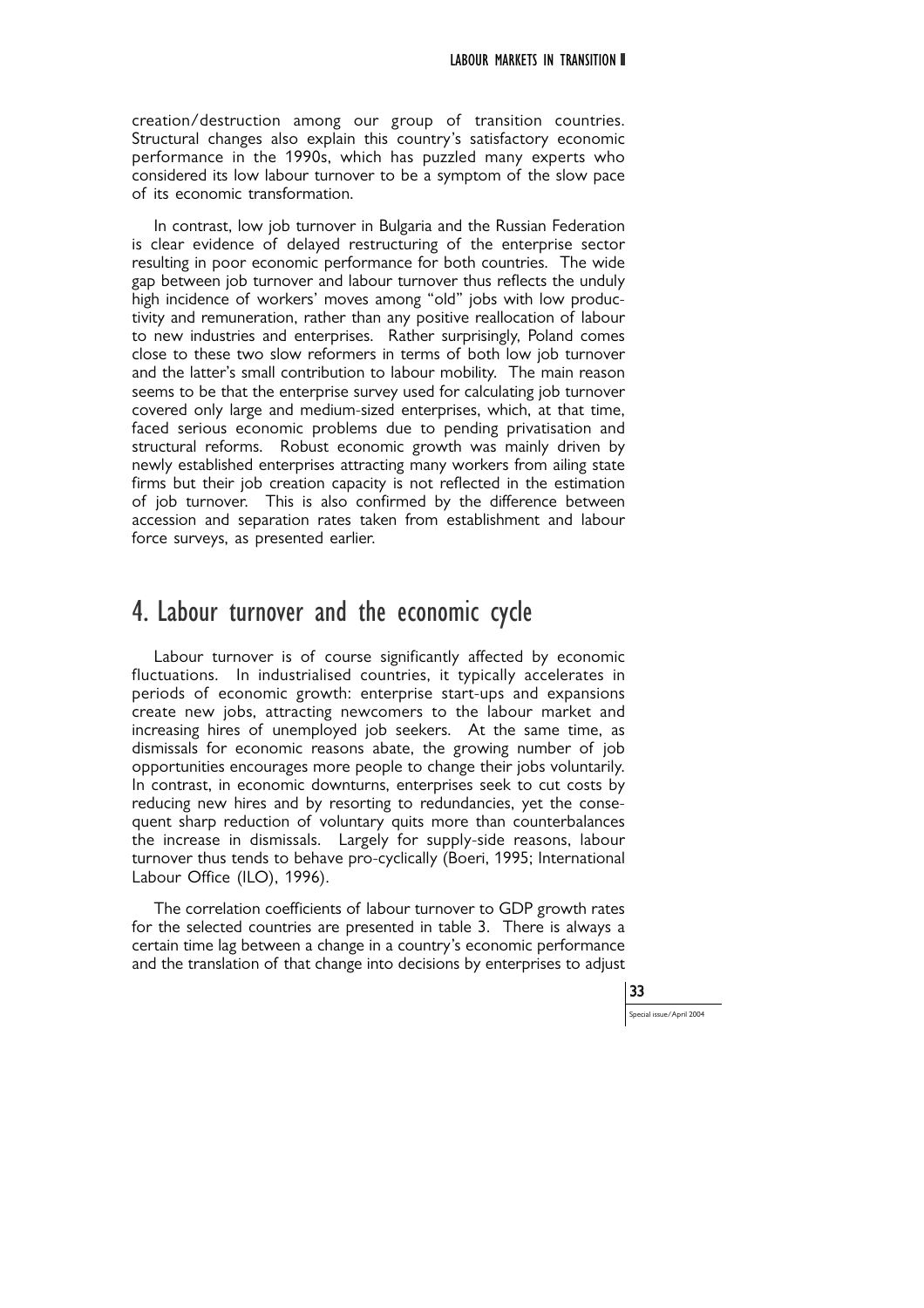#### Sandrine Cazes and Alena Nesporova

their workforce and decisions by workers to change their job or stay put. The same correlations have therefore also been calculated with a time lag of one year. Cross-country comparisons are impaired by the fact that the labour turnover data series are rather short for some countries and the results therefore have to be interpreted with caution.

Correlation coefficients of labour turnover to GDP in the second column of table 3 indicate a negative correlation for Ukraine, Estonia and the Russian Federation– albeit not very strong in the latter two cases– and a positive correlation for Poland. For the other countries there seems to be no correlation between the two indicators. However, the time-lagged coefficients in the next column show the correlation to be negative and generally stronger for almost all the countries– the exceptions being Bulgaria and Poland (establishment survey data). Overall, the calculations presented in table 3 invite the tentative conclusion that *labour turnover tends to have a counter-cyclical development in transition countries*, which indeed contrasts with the situation in industrialised countries. The explanation lies in the structural imbalances accumulated under the command system due to distorted relative prices and poor economic performance of many investment projects. Hence, when these economies were suddenly opened to global competition, industries with excessive capacity or noncompetitive industries were hard hit while underdeveloped services and competitive manufacturing expanded. Outcomes differed country by country, depending on the initial economic conditions, the adequacy of economic reforms undertaken and certain other factors. Nevertheless, unlike industrialised countries, labour reallocation has in general been more driven by the demand side than by workers' voluntary decisions.

| Country                   | LT vs. GDP | LT vs. GDP $(-1)$ |
|---------------------------|------------|-------------------|
| <b>Bulgaria</b>           | 0.1977     | 0.0257            |
| Czech Republic            | 0.0572     | $-0.4832$         |
| Estonia                   | $-0.4616$  | $-0.7574$         |
| Poland (ES)               | 0.4927     | 0.2650            |
| <b>Russian Federation</b> | $-0.3993$  | $-0.2789$         |
| Slovenia                  | $-0.0382$  | $-0.4673$         |
| Ukraine                   | $-0.7266$  | $-0.6367$         |

3. Correlations between GDP and labour turnover (LT)

*Source*: Authors' calculations based on data from Table 1 (labour turnover) and UNECE, 2000 (GDP).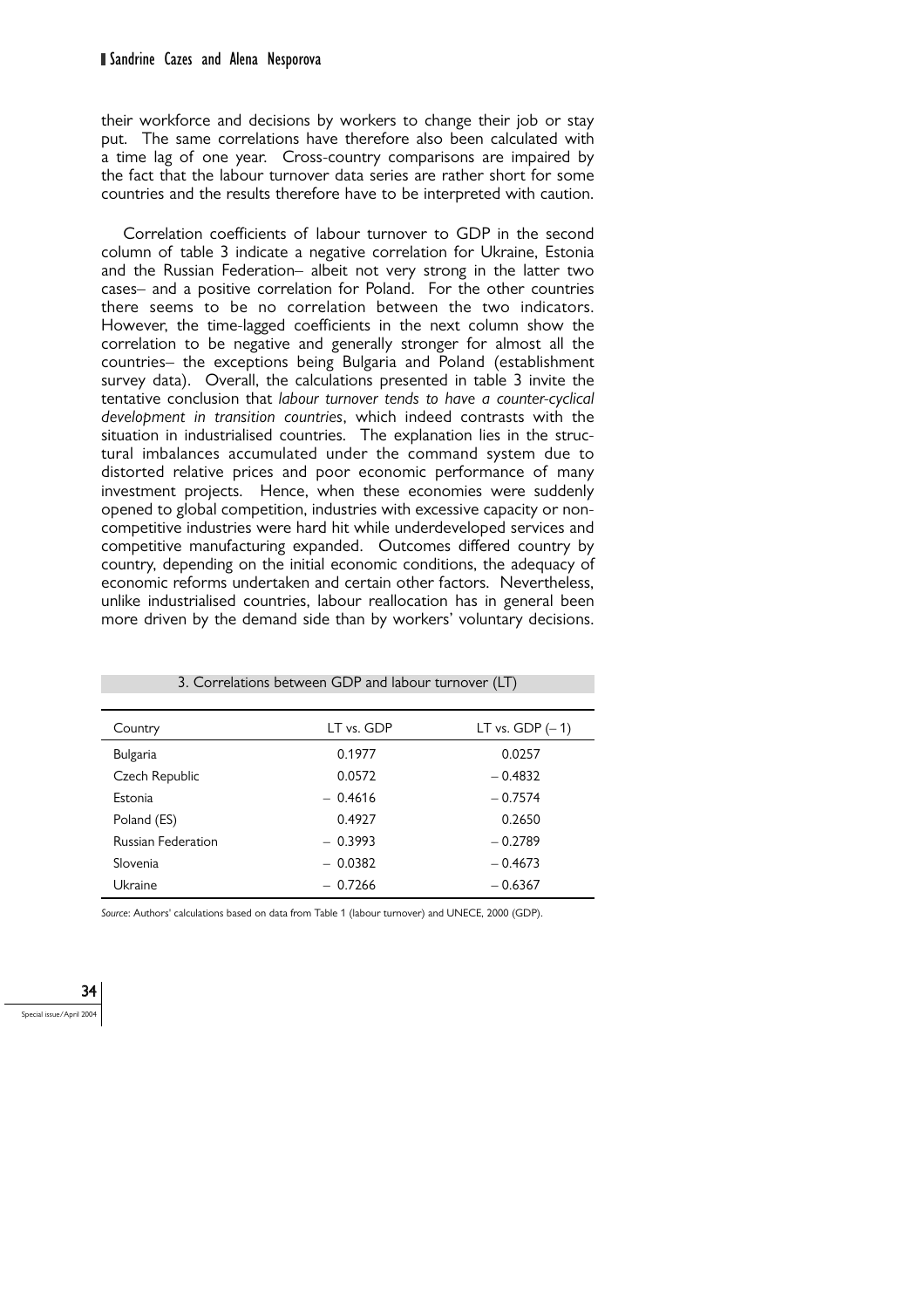# 5. Employment stability

Job tenure– the length of time currently employed individuals have spent with their present employer– is a variable commonly used in studies that focus on labour market stability. Average job tenure and the distribution of employment by class of job tenure are used as indicators of job stability and can indicate differences across countries. Table 4 presents these indicators for six Central European countries in 1999. Average job tenure in these countries was 9.3 years in 1999, slightly below the average of 10.5 years of the "triad" (the European Union, the United States and Japan). This finding is not surprising, considering the high labour turnover that characterises the majority of labour markets in transition economies. The two Baltic States have the lowest job tenures of 6.9 years for Estonia and 7.6 years for Lithuania (close to the US level of 6.6 years), followed by the Czech Republic and Hungary with tenures below 10 years (levels similar to Denmark, the Netherlands and the United Kingdom). The longest average tenures are found in Poland and Slovenia.

| 4. Distribution of employment by job tenure, 1999 (percentages) |  |  |
|-----------------------------------------------------------------|--|--|
|-----------------------------------------------------------------|--|--|

|                              |      |      |      |                          |      |      | Czech Rep Estonia Hungary Lithuania Poland Slovenia Un-weighted Standard Selected<br>average |      | Deviation OECD <sup>(a)</sup> |
|------------------------------|------|------|------|--------------------------|------|------|----------------------------------------------------------------------------------------------|------|-------------------------------|
| Average<br>tenure<br>(years) | 8.2  | 6.9  | 8.8  | 7.6                      | 11.9 | 12.1 | 9.3                                                                                          | フフ   | 10.5                          |
| Under<br>1 year $(\%)$       | 14.6 | 18.4 | 12.6 | 12.8                     | 10.5 | 12.0 | 13.5                                                                                         |      | 16.3                          |
| Over<br>10 years $(\%)$      |      |      |      | 25.5 19.9 30.9 24.1 44.2 |      | 48.2 | 32.1                                                                                         | 11.5 | 40.9                          |

(a) 1998: For average tenure: European Union, the United States and Japan; for the distribution of employment by tenure: European Union and the United States.

*Sources*: EUROSTAT; Czech data from the Statistical Yearbook of the Czech Republic, 2000.

An analysis of tenure profile of different groups of workers<sup>5</sup> also showed some interesting findings. First, the distribution of job tenure by industry in transition countries is very similar to that of industrialised countries. The sectoral structure of a country and its changes produce a significant effect on the average job tenure of a country. In tendency, a higher share of personal, producer and distribution services contributes to greater instability of employment while countries with large shares of agriculture and higher proportions of civil and social services in employment tend to have longer average job tenures. Second, job tenure sharply increases with age in all countries reviewed. Hence, the demographic composition of the working population also

35

<sup>5.</sup> For detailed information see in Cazes and Nesporova (2003).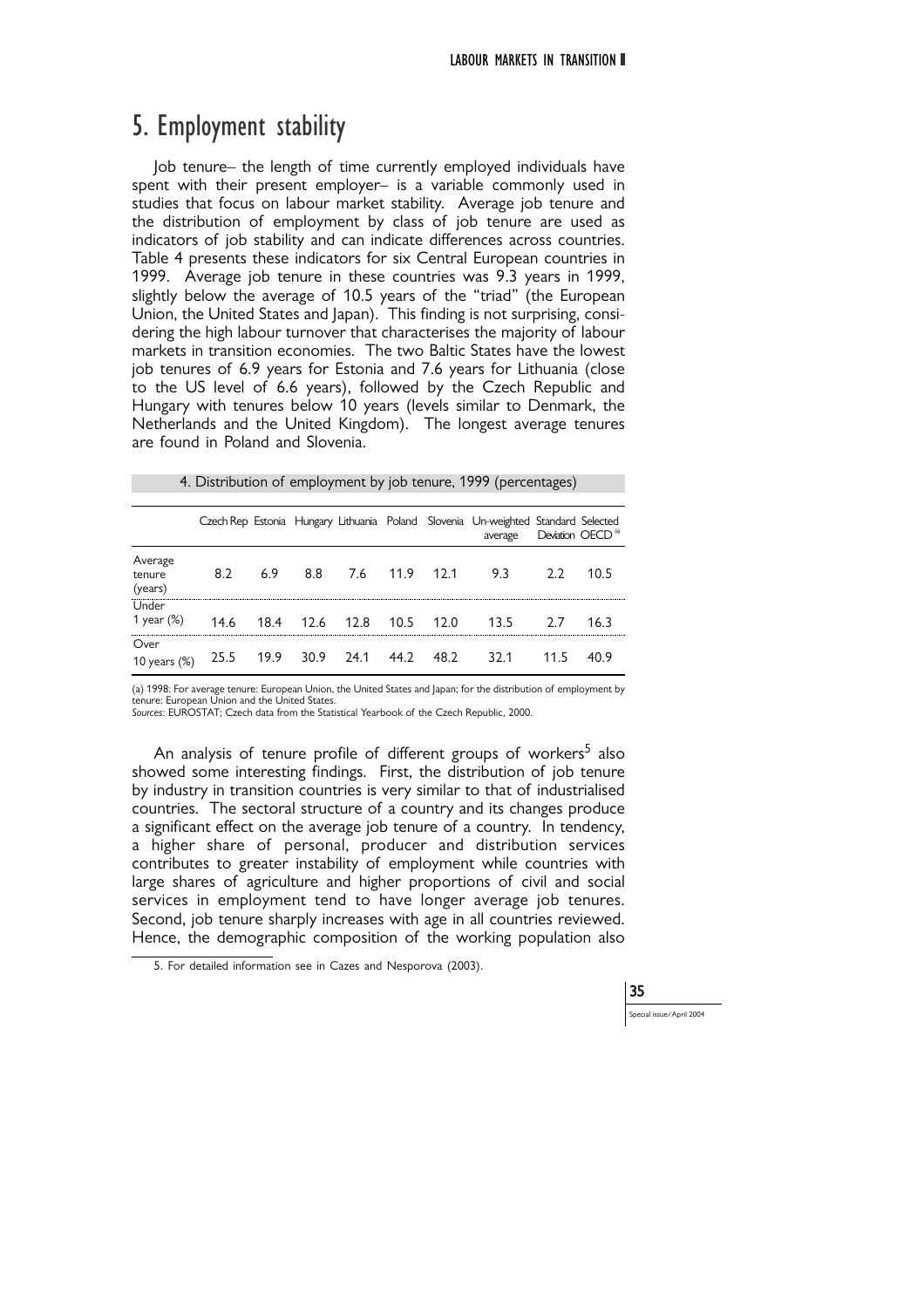#### Sandrine Cazes and Alena Nesporova

partly explains differences in job stability by country. In the 1990s a lot of young people entered the labour market. This factor, linked to a sharp increase in resignations and the early retirement of older workers, contributed to a general decline in job stability. Third, women tend to have slightly higher job tenure than men in most transition countries, with the exception of the Czech Republic. This confirms that gender has come to play a more decisive part in the availability and quality of employment during economic transition.

# 6. Concluding remarks on the relationship between labour market flexibility, employment stability and job security

The introduction of economic and social reforms initiated longdelayed structural adjustment of the former centrally planned economies to world markets. This was facilitated by significant changes in labour legislation and labour market institutions as well. The weaknesses of newly established or refurbished institutions further enhanced adjustment flexibility for firms, which used not only direct staff cuts and real-wage reduction but also shortening of working time, delayed wage payment or informal work, as documented by our findings. The latter four practices actually helped enterprises to merely cut the labour costs, while often contributing towards delays in the necessary restructuring of poorly performing enterprises. The protection of workers at enterprise level was considerably reduced and was to be compensated by institutional assistance, labour market policy and social protection. As a result of these reforms and the underdeveloped enforcement mechanisms, insecurity of employment and income has sharply increased in transition economies, compared with the past.

In the initial period of economic transformation, economic reforms stimulated restructuring connected with massive job destruction and reallocation of labour. Economic stabilisation and recovery might have been expected to bring fluctuations of labour market flows roughly into line with those prevalent in industrialised countries, i.e. increasing moves of people among jobs to capture better jobs with higher earnings, besides more hires of people from the unemployment pool or those previously inactive, and less redundancies and resignations. However, workers in transition countries behave differently and, even in an improved economic situation, many seem hesitant to quit their jobs voluntarily and move on to other jobs. The main reason is the heightened perception of job insecurity. Reluctance to quit voluntarily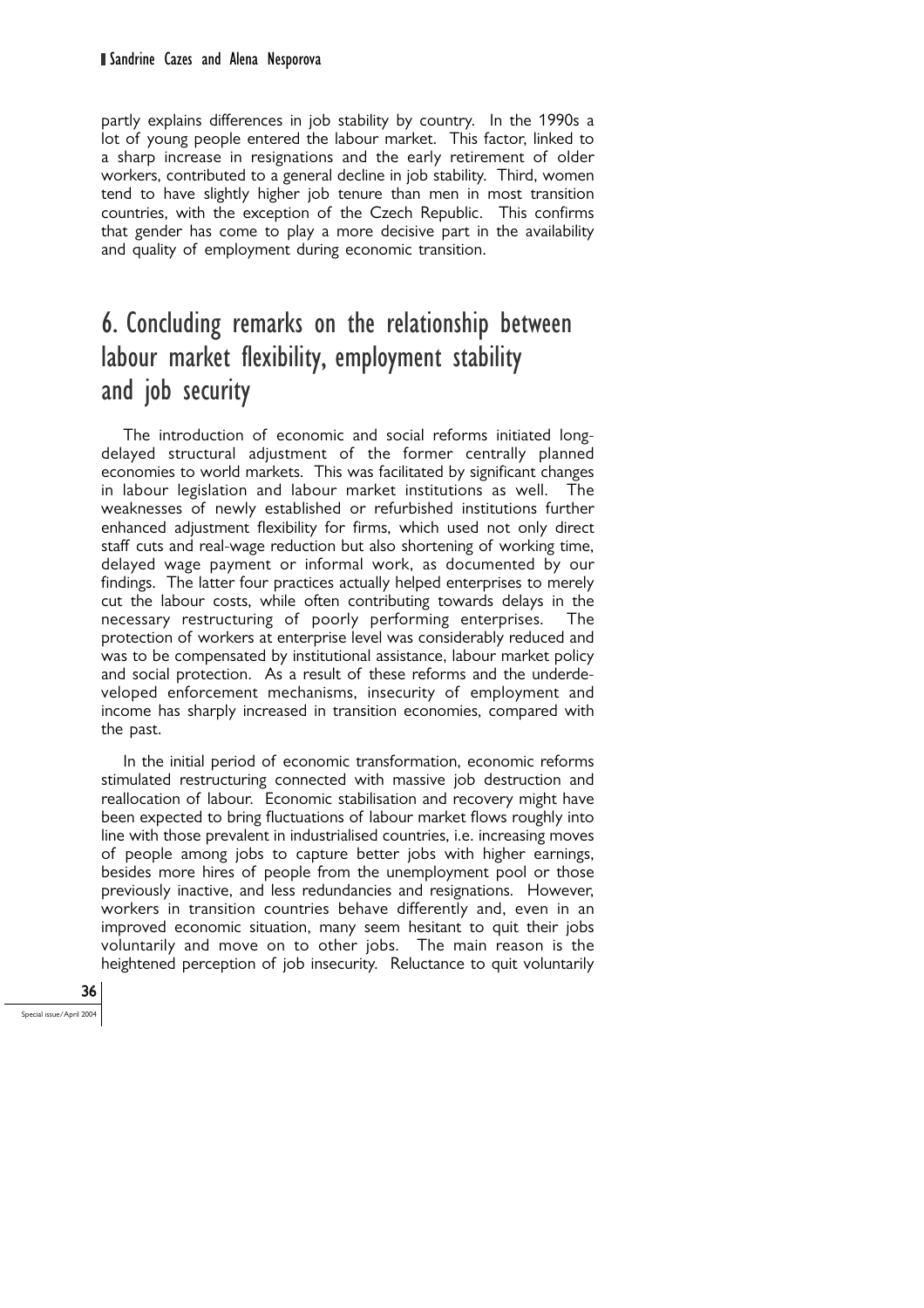is justified by the fact that labour demand is in general weak, many large and medium-sized companies are still or again cutting staff, while small firms are often fragile. Despite rather low average wage levels in all transition countries, a decline in income due to unemployment is critical and for the majority of unemployed persons it means a fall into poverty. This was confirmed by our findings of a tendency towards a countercyclical movement of labour turnover in transition countries, which is opposite to developments in industrialised countries.

# 7. Employment Protection legislation (EPL) in CEE countries

### 7.1. Development of EPL over the1990s: a cross-country comparison in CEE countries

Under the centrally planned economic system, workers enjoyed a fairly high degree of employment protection in their jobs. In general, the Labour Code did not allow enterprises to lay off workers for economic reasons. In (rather rare) cases of enterprise restructuring or relocation connected with the abolition of certain jobs, the enterprise was obliged to offer another job internally (combined with internal retraining if necessary) to the workers concerned. This was usually to be agreed with the worker and the trade union organisation, and supplemented by compensation for hardship caused by the job transfer. Where internal redeployment was not possible, labour departments of local authorities had to find for these workers other jobs of similar quality, skill requirements and level of remuneration, as under the policy of full employment it was the State's responsibility to provide employment to all able-bodied persons of working age.

Employment protection in concrete jobs was so strong that, for example, women returning after extended maternity leave (up to three years in a number of transition countries) not only enjoyed guaranteed employment with the same employer but also guaranteed return to their previous job. Unless the reason for employment termination was a criminal offence or a serious breach of labour rules, the latter termination requiring approval by the trade union, the enterprise could not end the employment contract other than by agreement with the worker. Conversely, if the worker wished to leave the enterprise, unless the reason was among those listed in the Labour Code as legal reasons for regular employment termination (such as change of residence or underutilisation of education), the worker had to reach an agreement with the enterprise or be penalised by an extended notice period. The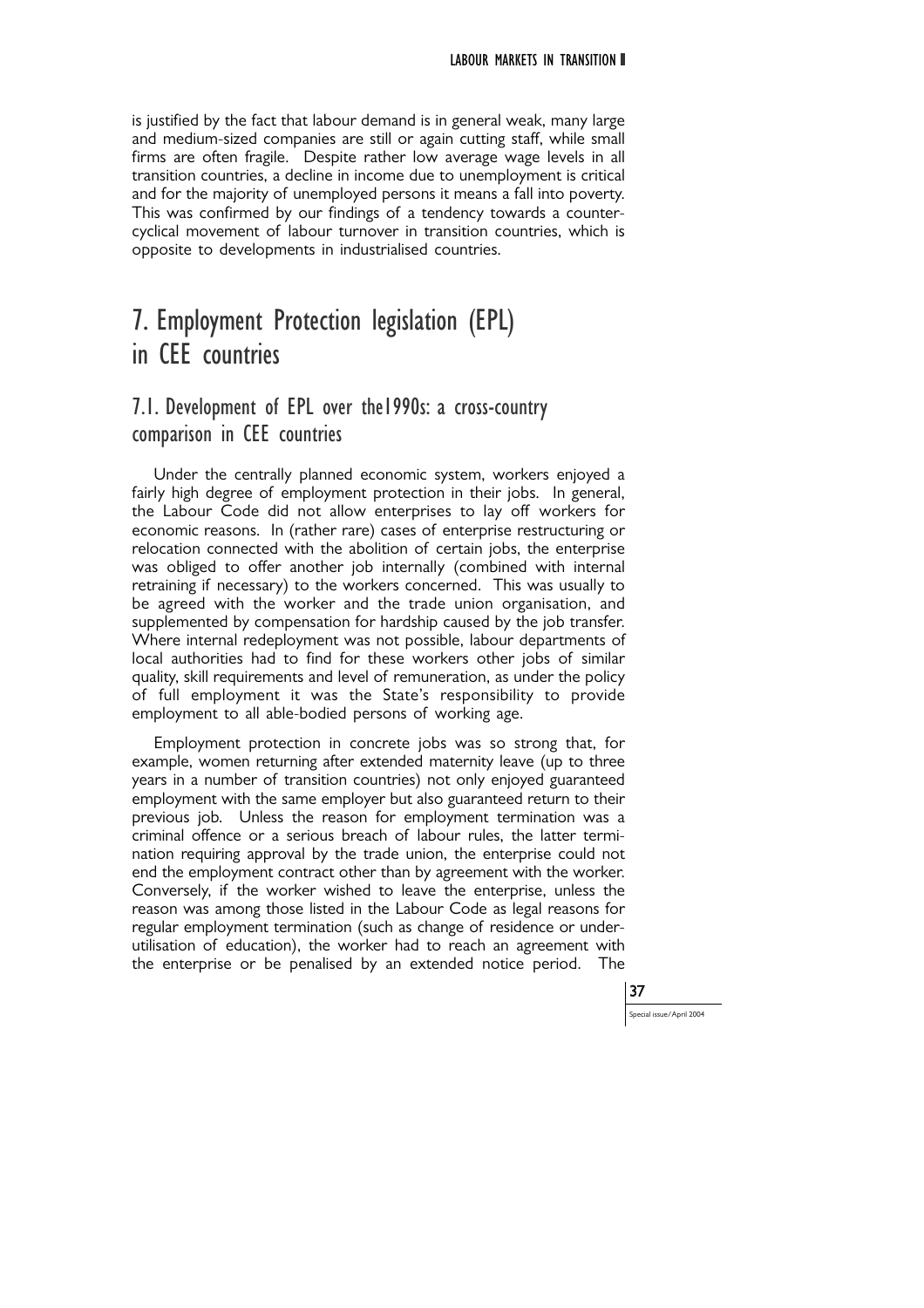negative effect of the workforce stabilisation policy, combined with the low level and limited differentiation of wages, was extreme labour rigidity, inefficient labour allocation and a low level of labour productivity.

The need for rapid structural adjustment of the transition economies after the introduction of economic and social reforms was reflected in profound amendments to national EPL immediately thereafter. The objective was to facilitate workforce adjustment for firms in order to make enterprises more flexible and economically competitive, while guaranteeing solid employment protection comparable with that prevailing in developed market economies. In reality, it meant substantial reduction in workers' protection in general, made possible through the weakening of trade union power. Over the 1990s, EPL was amended several times after heated discussions with the social partners, resulting in the re-tightening of employment protection in some countries and its further reduction in others. Nevertheless, the differences among the transition countries persist. A detailed crosscountry comparison of national EPL in five transition countries, Bulgaria, the Czech Republic, Estonia, Poland and the Russian Federation, based on the expertise of national lawyers, can be found in Cazes and Nesporova (2003).

### 7.2. Measuring EPL strictness

Measuring employment protection is a difficult task, so different indicators of EPL strictness have been developed and applied according to ad hoc specific research needs. Quantitative aspects can be easily computed, such as the number of months' notice required for individual dismissal and severance pay. But other aspects, such as the interpretation of the definition of "just cause" for termination, are more difficult to measure precisely. However, these problems have been partly overcome by the positive correlation of the different indicators to each other to produce unambiguous cross-country rankings of EPL. The OECD has produced EPL indicators (for both regular and fixed-term contract workers) to study the relationship between EPL and labour market outcomes for its member countries: these indicators consider a whole set of regulations that are weighted according to their importance. This methodology has been updated and enlarged to consider regulation concerning collective dismissals (OECD, 1999), and this is the version used here for the transition countries<sup>6</sup>.



<sup>6.</sup> Based on 22 different items describing various aspects of legislation protecting employment, covering both permanent and temporary contracts, as well as collective dismissals. These items are aggregated in three steps, from one level to the next, using a set of weights. Level 1 refers to updated (1999–2000) and detailed information collected by national experts and presented in the previous section. Some of the components can be easily quantified (for example, the length of notice period), but some others need to be transformed into quantitative terms (for example, difficulty of dismissals), using a subjective conversion scale. In level 2 several sub-indicators are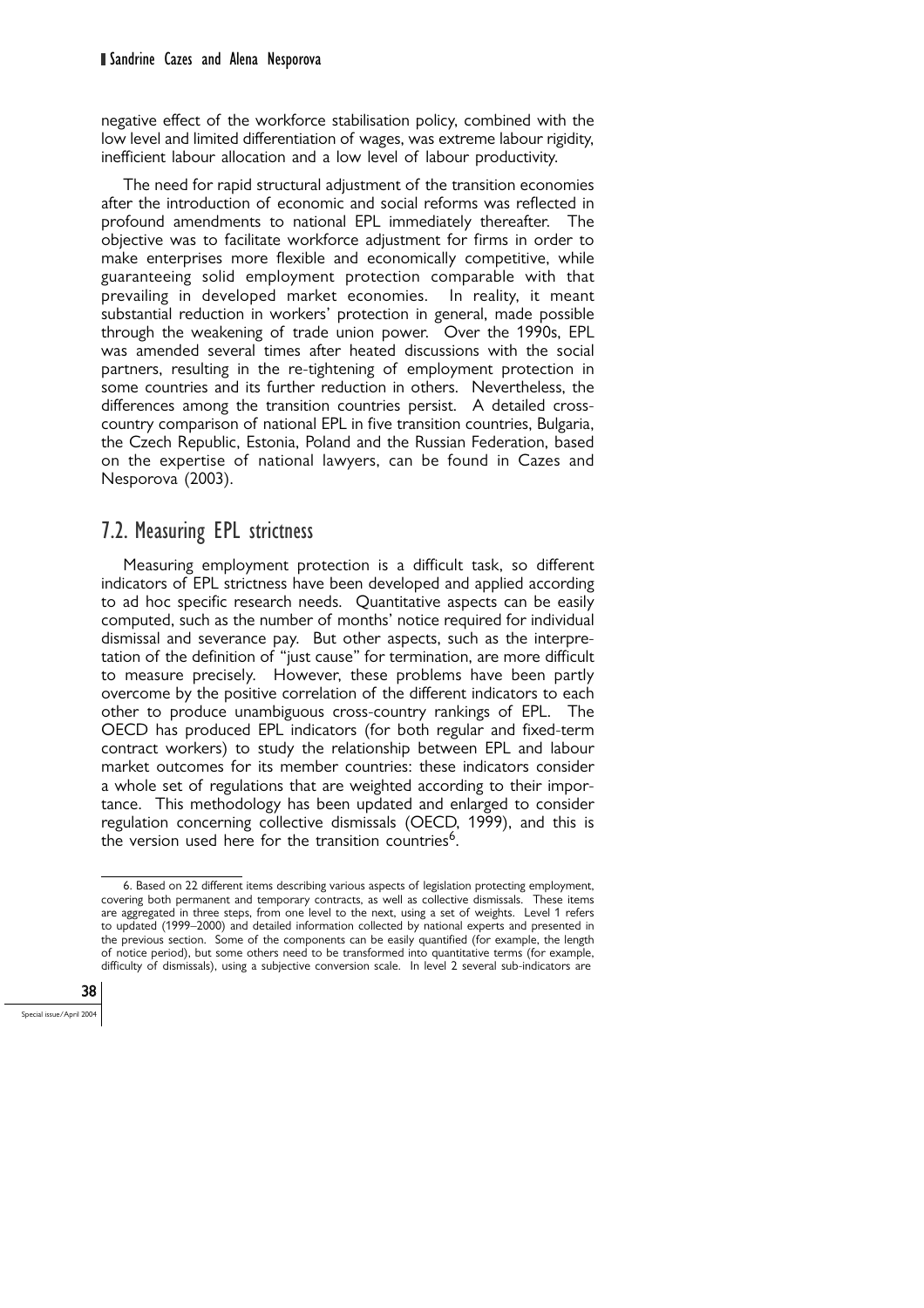The results of measuring EPL strictness for selected transition countries are presented in table 6, which also compares the average level of EPL strictness for these countries with the EU average and the OECD average. Basically, the indicators range in integer values from 1 to 6: countries with very flexible EPL have a low overall value (close to 0 or 1), and those with very strict legislation have a high value (5 to 6). Table 5 indicates that transition countries do not constitute a homogeneous group. When the indices of EPL strictness in *regular employment* in the selected countries are compared (third column), Hungary, Bulgaria and Poland are amongst the most flexible, followed by Estonia and the Czech Republic, while the Russian Federation is the most restrictive. If regulations on regular and temporary employment are considered together, Hungary takes the lead as the least restrictive country, closely followed by Poland and the Czech Republic, with the Russian Federation and Slovenia at the opposite end of the scale. The indicator measuring *overall* EPL strictness again shows the lowest values for Hungary and Poland and the highest values for the Russian Federation and Slovenia.

These indicators show that employment protection rules differ across transition countries, but on average at the end of the 1990s the EPL rules of the group of CEE countries were found to be as liberal as those of the EU and only slightly stricter than those of the selected OECD countries: for the indicators covering legislation on regular and temporary contracts and those covering regular and temporary contracts plus collective dismissals, the average of our selected transition countries is at the same level as the EU countries and slightly above the OECD average (respectively, a value of 2.2 compared with the same level for the EU and 1.9 for the OECD; and 2.5 compared with 2.4 for the EU and 2.0 for the OECD). However, if the Russian Federation and Slovenia are excluded (and EPL has indeed been relaxed there very recently), the average of the transition countries is well below the EU average, as can be seen again in figure 2. Moreover, after the latest Labour Code amendments in Poland, Slovenia and the Russian Federation, on average legislation in the CEE countries seems to be becoming more liberal than the EU and close to the average of the OECD countries.

Finally, it is important to bear in mind that most EPL indicators are based on the *legal* constraints that apply in each country. They are hence ill-suited to tracking asymmetries in the degree of enforcement of employment protection across countries and over time. There are

obtained referring to major components of the legislation. These include procedural inconveniences, notice and severance pay for no-fault individual dismissals, and the difficulty of dismissals. Level 3 provides three groups of indicators: one describing legislation for regular contracts; one covering temporary contracts; and one capturing the collective dismissals procedures. In a final step, these three sub-indicators are aggregated in an "overall summary indicator" using different weights.

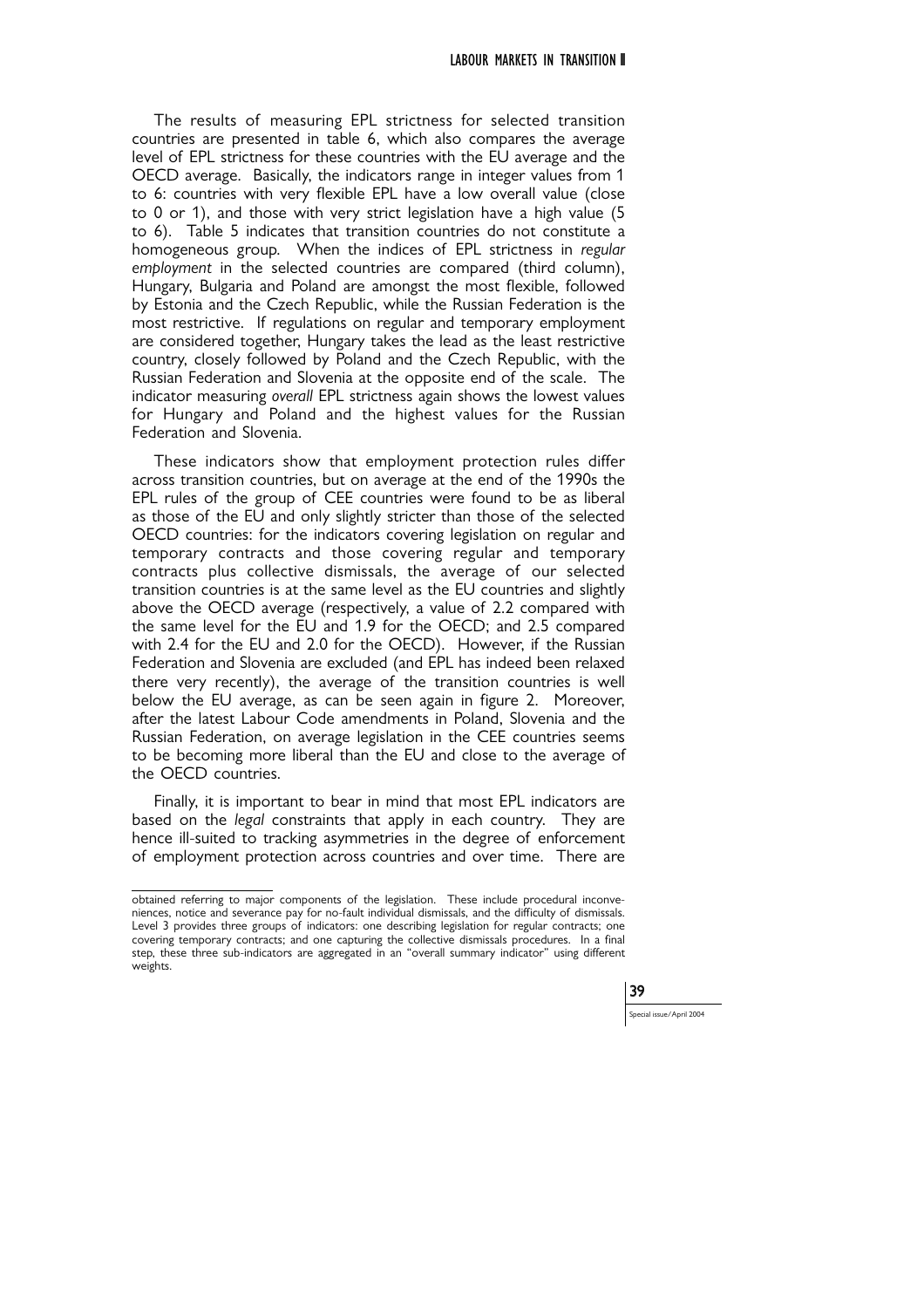several important indications that asymmetries in enforcement may be more marked than differences in regulations per se; moreover, these may play a crucial role in affecting the work of labour markets, notably the extent of job losses and the incidence of unemployment. Bertola *et al.* (2000) point out these caveats and provide interesting evidence on the role of jurisprudence in interpreting the laws.

| Country                            | Maximum pay<br>and notice<br>period<br>$(months)^2$ | Difficulty of<br>dismissal<br>(summary<br>$score)^3$ | Index for<br>regular<br>contracts<br>$(D-6)^4$ | Index for<br>regular and<br>temporary<br>contracts<br>$(O-6)^5$ | EPL overall<br>summary<br>indicator<br>$(0-6)^6$ |
|------------------------------------|-----------------------------------------------------|------------------------------------------------------|------------------------------------------------|-----------------------------------------------------------------|--------------------------------------------------|
| Bulgaria                           | 7                                                   | 2.9                                                  | 2.3                                            | 2.5                                                             | 2.8                                              |
| Czech Republic                     | 5                                                   | 3.2                                                  | 3.0                                            | 1.8                                                             | 2.2                                              |
| Estonia                            | 8                                                   | 2.9                                                  | 2.9                                            | 2.1                                                             | 2.4                                              |
| Hungary                            | 8                                                   | 2.5                                                  | 2.1                                            | 1.5                                                             | 1.8                                              |
| Poland                             | 3                                                   | 2.7                                                  | 2.3                                            | 1.7                                                             | 2.0                                              |
| Russian<br>Federation <sup>7</sup> | 5                                                   | 3.5                                                  | 3.3                                            | 2.9                                                             | 3.2                                              |
| Slovakia                           | 4                                                   | 2.4                                                  | 2.6                                            | 1.9                                                             | 2.3                                              |
| Slovenia                           | 16                                                  | 4.5                                                  | 3.4                                            | 3.0                                                             | 3.3                                              |
| Transition<br>average <sup>7</sup> |                                                     | 3.1                                                  | 2.7                                            | 2.2                                                             | 2.5                                              |
| EU average <sup>8</sup>            |                                                     |                                                      | 2.4                                            | 2.2                                                             | 2.4                                              |
| OECD average                       |                                                     |                                                      | 2.0                                            | 1.9                                                             | 2.0                                              |

#### 5. EPL indicators in selected transition countries, late 1990s<sup>1</sup>

1. Estimates are given for 1999, i.e. before the recent revisions of the labour codes of Poland, the Russian Federation and Slovenia.

2. The sum of maximum notice and severance pay (authors' calculations). 3. Covers the strictness of the legal definitions of unfair dismissal, the frequency of verdicts involving the reinsta-

tement of the employees and the monetary compensations typically required in the case of unfair dismissals. 4. Summary score for overall strictness of protection against dismissals.

5. Weighted average of indicators for regular contracts and temporary contracts.

6. Weighted average of indicators for regular contracts, temporary contracts and collective dismissals. 7. Unweighted averages for transition, EU and OECD countries.

8. Does not include Greece and Luxembourg.

9. Selected OECD countries.

*Sources*: Authors' calculations; OECD, 1999; and Riboud *et al.*, 2002.

### 40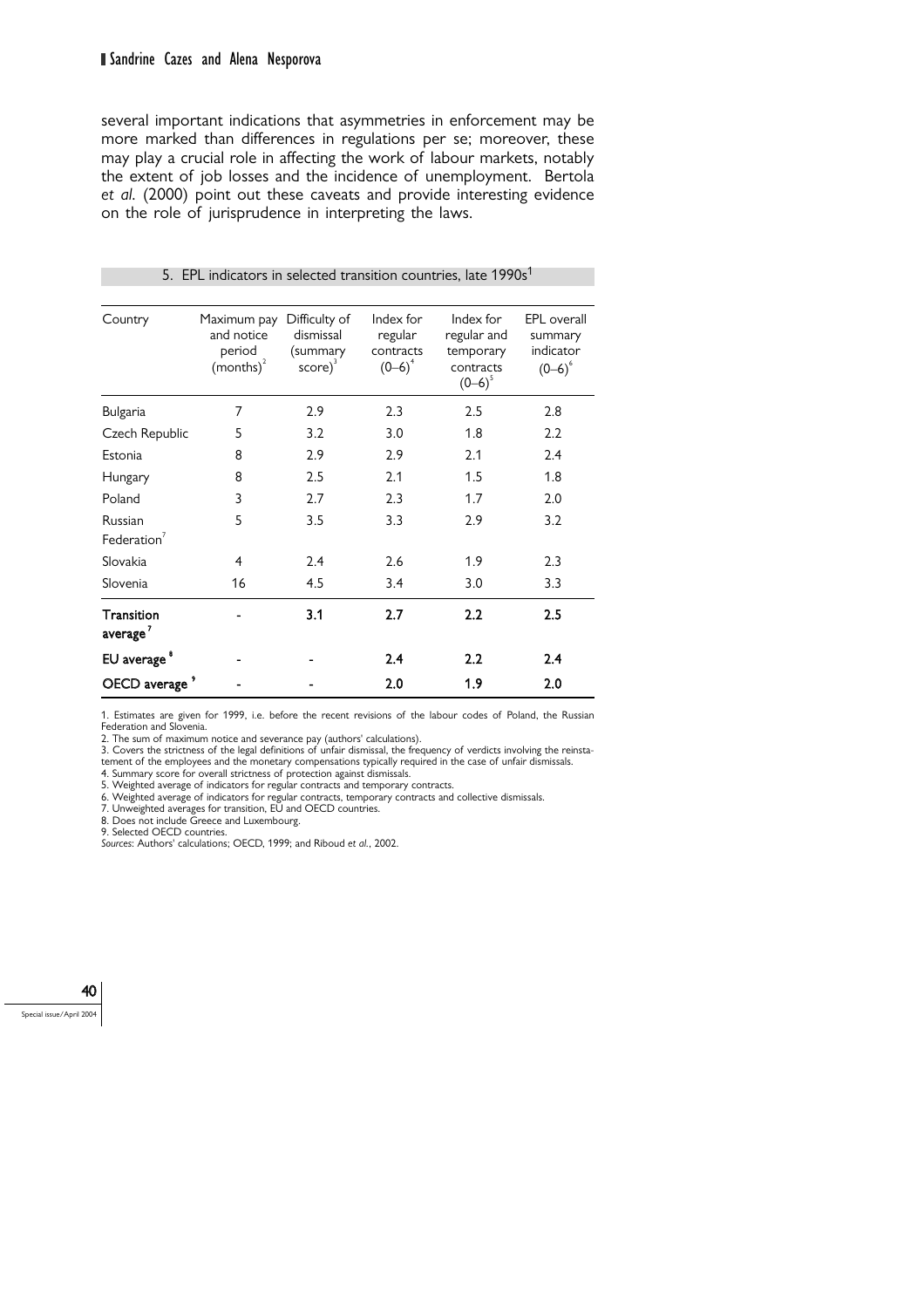

# 8. Do labour market institutions matter in CEE countries?

The "Eurosclerosis" debate (the European labour market has been said to be "sclerotic", because of the full range of labour protection schemes) has renewed relevance with the forthcoming enlargement of the EU to CEE countries, in particular in a context of poor employment performance and persistently high unemployment in the transition countries of Eastern Europe<sup> $\prime$ </sup> (see table 6). As the candidate countries are required to harmonise their laws and regulations with those of the EU ("*acquis communautaire*"), it is interesting to examine where the CEE countries stand in terms of labour market flexibility/rigidities. The two key issues here are therefore: first, to assess the extent to which these accession countries– and the transition countries in general– have adopted the same set of labour market institutions and policies as the EU; and second, to assess the impact, if any, of these institutions on labour market performance. The "institutional package" considered here refers to the following provisions: the legislation protecting employment (discussed in previous section); various features of the unemployment insurance schemes and active LMP; indicators of trade union strength; and the tax burden (payroll taxes).

41

ial issue/April 2004

<sup>7.</sup> Including the Baltic States and the Commonwealth of Independent States.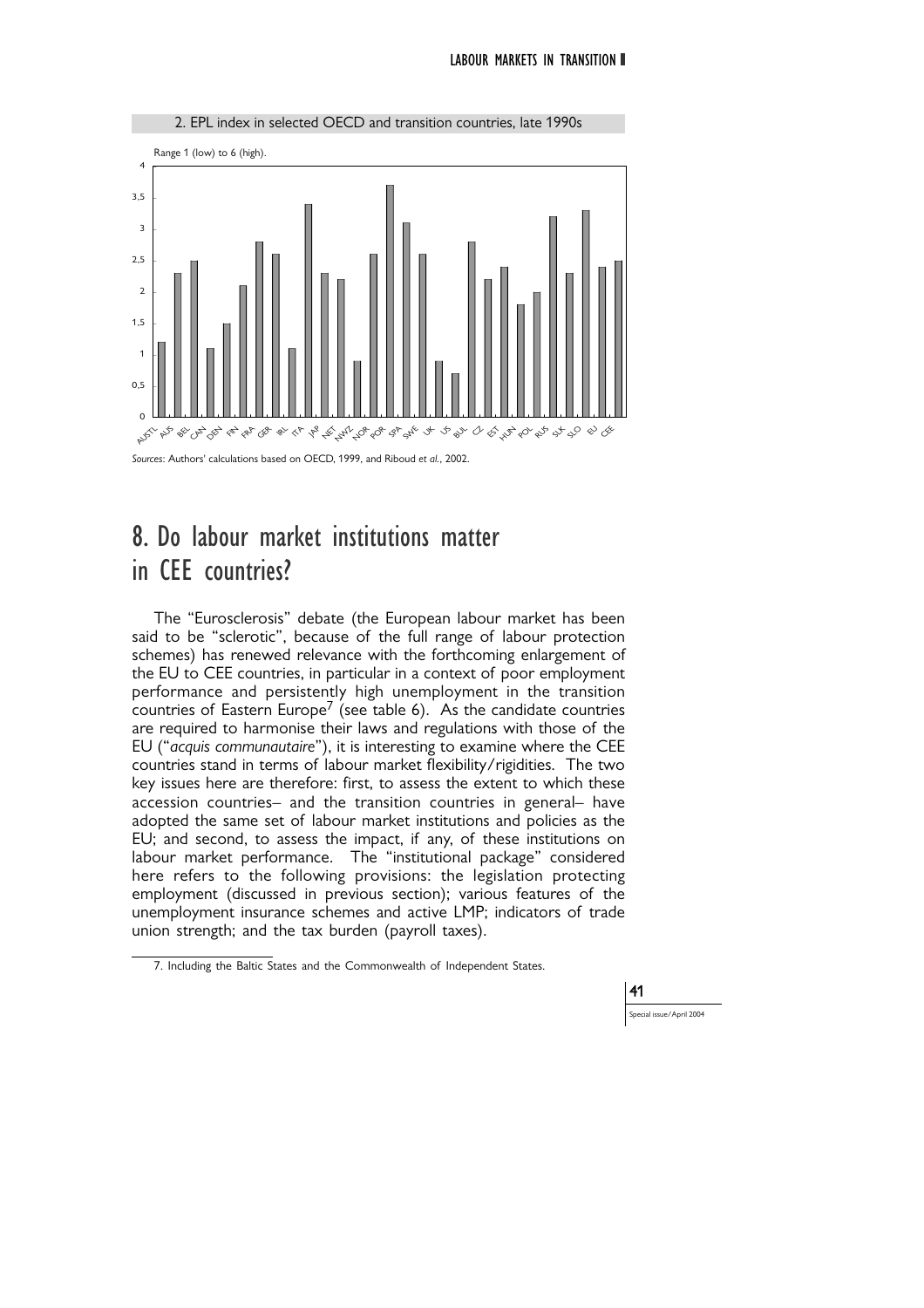| ln %                      |      |      |         |  |  |  |  |
|---------------------------|------|------|---------|--|--|--|--|
| Country                   | 1994 | 2000 | 2002    |  |  |  |  |
| Bulgaria                  | 20.5 | 18.7 | 17.6    |  |  |  |  |
| Czech Republic            | 4.1  | 8.8  | 7.3     |  |  |  |  |
| Estonia                   | 7.6  | 13.5 | 10.3    |  |  |  |  |
| Hungary                   | 10.7 | 6.6  | 5.8     |  |  |  |  |
| Poland                    | 13.9 | 16.6 | 19.9    |  |  |  |  |
| <b>Russian Federation</b> | 8.1  | 13.4 | n.a.    |  |  |  |  |
| Slovakia                  | 13.7 | 19.1 | 18.5    |  |  |  |  |
| Slovenia                  | 9.0  | 7.1  | 6.4     |  |  |  |  |
| Ukraine                   | n.a. | 11.9 | $11.1*$ |  |  |  |  |

6. Unemployment rates of selected transition countries over the 1990s

\* 2001.

*Sources*: national LFS.

### 8.1. Labour market institutional settings in the late 1990s

#### 8.1.1. Unemployment insurance systems and active labour market policies

The transition economies have introduced a wide range of labour market programmes, both active and passive. The aim of these policies has been to relieve tensions in the labour market and provide income support. Passive policies include unemployment insurance schemes and early retirement, while active policies encompass job mediation, labour market training, public works, job creation, subsidised employment or mobility measures, as presented in more detail below. Over the decade, unemployment insurance systems have increasingly become less generous. This tendency can be demonstrated by the reduction of the level of benefit payments in real terms and in their duration, as well as the tightening of eligibility conditions. Table 7 presents the main features of the unemployment insurance systems in nine selected transition countries in the late 1990s: replacement rates (the share of income that is replaced by the unemployment benefit); the length of the benefit payment; and the share of benefit recipients in total registered unemployment. Again, diversity prevails. Table 7 shows that initial benefit replacement rates (the ratio of initial  $-$  and therefore highest  $$ benefits to previous earnings) in the selected countries ranged from 40 to 75 per cent in 1998, with the exception of the two extremes: Estonia (7 per cent) and Ukraine (100 per cent). An alternative way to compare the benefit level across countries is to express the average benefit as a percentage of the average wage. Countries also differ in terms of benefit duration, ranging from six months in the Czech Republic or Estonia to 24 months in Slovenia or the Russian Federation,

42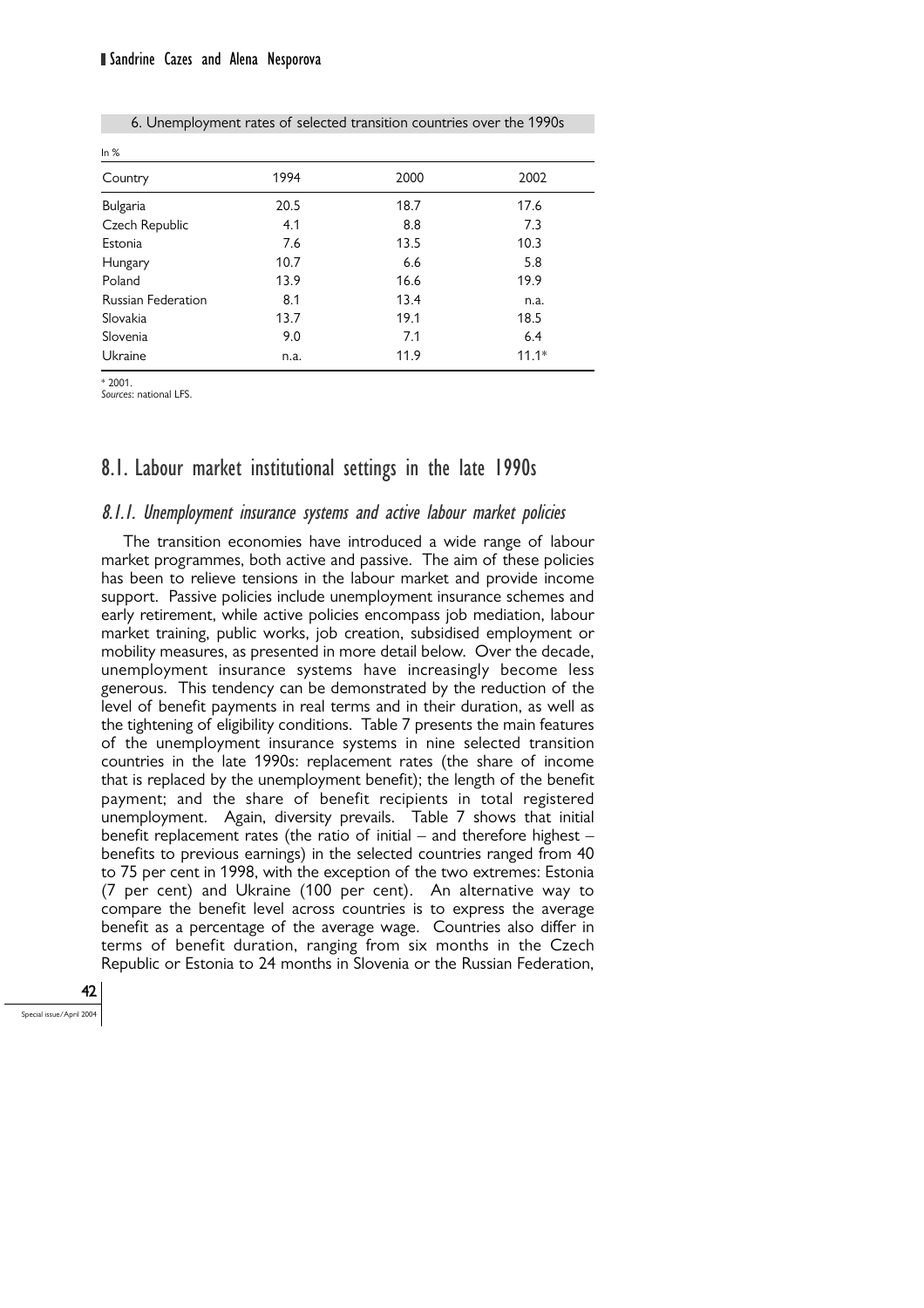in line with those of the EU and the Western OECD countries (some EU countries even offer benefits of unlimited duration). Another interesting feature of unemployment insurance refers to the coverage rates of the system, that is, the percentage of registered unemployed persons receiving unemployment benefits. These rates also vary widely across countries, from 25 to 90 per cent. Moreover, the development of the rates over the decade– not shown here– was different. While they remained fairly stable in the Czech Republic, Estonia and Hungary, the coverage rates have fallen continuously in Poland and Slovakia (and to a lesser extent in Slovenia).

| Country               | <b>Benefit</b><br>replacement<br>ratio $(\%)^1$ | Benefit as<br>percentage<br>of average<br>wage $(\%)^2$ | Benefit duration <sup>3</sup>                               | Coverage<br>rates $(\%)^4$ |
|-----------------------|-------------------------------------------------|---------------------------------------------------------|-------------------------------------------------------------|----------------------------|
| Bulgaria              | 60                                              | 32                                                      | 6-12 months depending on<br>age and length of<br>employment | 24.8                       |
| Czech Republic        | 60                                              | 24                                                      | 6 months                                                    | 48.8                       |
| Estonia               | $7^{\circ}$                                     | 7.5                                                     | 6 months                                                    | 59.3                       |
| Hungary               | 65                                              | 28                                                      | 3-12 months depending on<br>length of employment            | 73.9 <sup>6</sup>          |
| Poland                | 40                                              | 36 <sup>7</sup>                                         | 12 months                                                   | 23.1                       |
| Russian<br>Federation | 75                                              | $26^8$                                                  | 12-24 months within 36<br>months                            | 89.5                       |
| Slovakia              | 60                                              | 33                                                      | 6-12 months depending on<br>length of employment            | 27.0                       |
| Slovenia              | 63                                              | 44                                                      | 3-24 months depending on<br>length of employment            | 32.6                       |
| Ukraine               | 100                                             | 23                                                      | 180-360 days within 2 years                                 | 53.1                       |

#### 7. Characteristics of the unemployment insurance system in selected transition countries, 1998

1. Unemployment benefit replacement rate is measured by the initial benefits level divided by previous earned

wage. 2. Average benefits as a percentage of gross average wage.

3. Duration of payment.

4. Percentage of unemployed receiving unemployment insurance benefits.

5. Flat rate of EEK300.

6. The ratio includes means-tested unemployment assistance, once benefits are exhausted. In contrast with other transition countries, this de facto social assistance is paid from the labour market fund, while in other countries it

usually is paid from social budgets. 7. Flat rate of PLN393.60 in June 1999. 8. It broadly corresponds to 42 per cent of the national subsistence level in 1997.

*Sources*: O'Leary et al., 2001; Riboud *et al.*, 2002; communication from the national employment services.

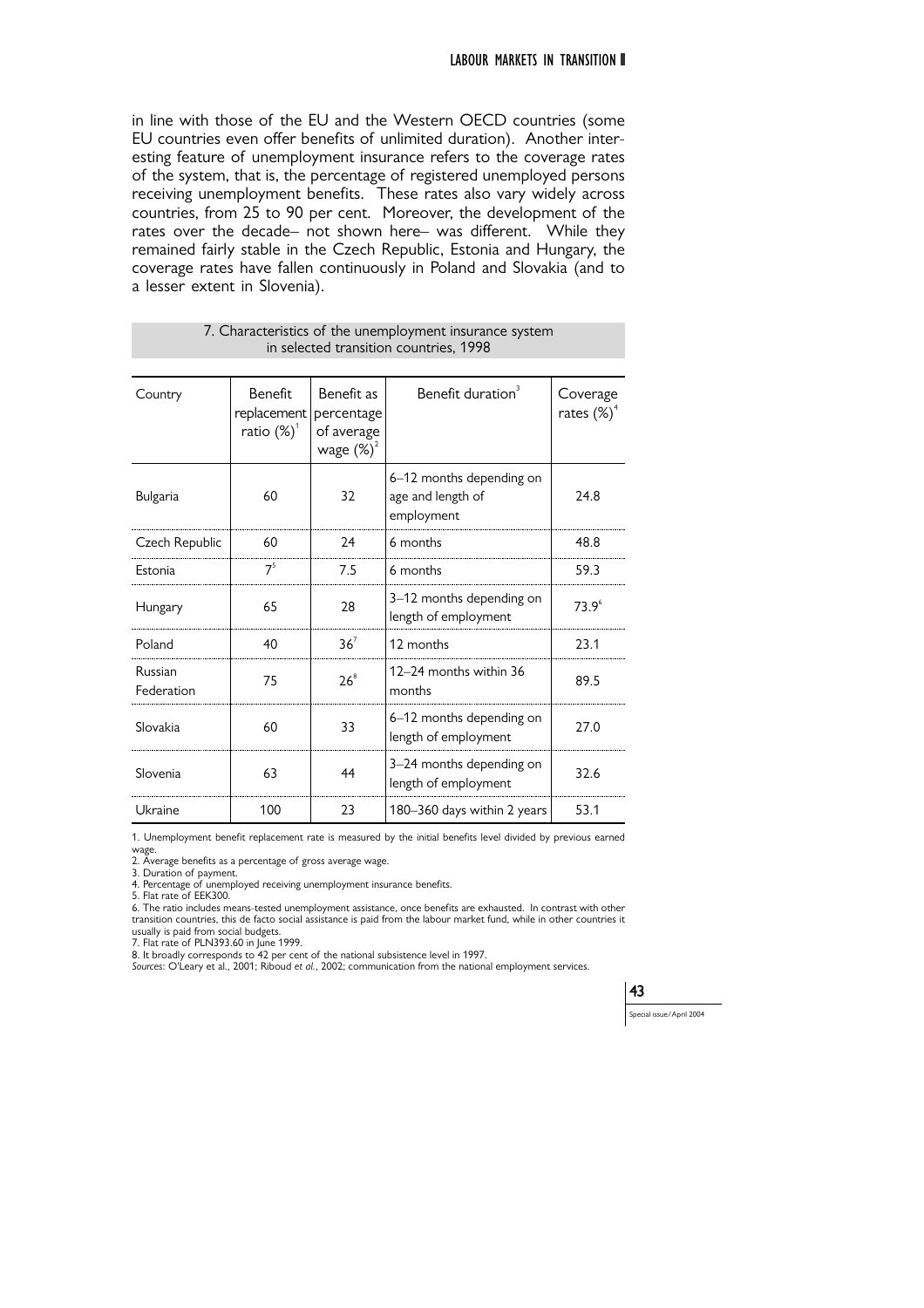#### Sandrine Cazes and Alena Nesporova

These differences in unemployment insurance systems are reflected in the level of spending on passive LMP, as presented in table 8. Despite the generally modest level of expenditure– transition countries spend less than 1 per cent of their GDP on unemployment insurance– differences are quite marked between Slovenia or Hungary (respectively spending 0.9 and 0.56 per cent of their GDP on passive programmes) and Estonia (spending less than 0.10 per cent). Generally, these figures are considerably lower than those of the EU countries, which devote on average 1.73 per cent of their GDP to income support for the unemployed. The same conclusions can be drawn by comparing the spending per unemployed person.

| Country                      |       | LMP expenditure as percentage<br>of $GDP1$ |                    | LMP expenditure per unemployed<br>person <sup>2</sup> |                                  |                    |
|------------------------------|-------|--------------------------------------------|--------------------|-------------------------------------------------------|----------------------------------|--------------------|
|                              | Total | Passive<br>policies                        | Active<br>policies | Total                                                 | Passive<br>policies <sup>3</sup> | Active<br>policies |
| Bulgaria                     | 0.80  | 0.46                                       | 0.12               | $0.056^{4}$                                           | $0.029^{4}$                      | 0.007 <sup>4</sup> |
| Czech Republic               | 0.40  | 0.26                                       | 0.05               | 0.055                                                 | 0.036                            | 0.007              |
| Estonia                      | 0.20  | 0.10                                       | 0.07               | 0.020                                                 | 0.010                            | 0.007              |
| Hungary                      | 1.30  | 0.91                                       | 0.28               | 0.167                                                 | 0.117                            | 0.036              |
| Poland                       | 1.00  | 0.59                                       | 0.30               | 0.095                                                 | 0.056                            | 0.028              |
| <b>Russian</b><br>Federation | 0.20  | 0.13                                       | 0.02               | 0.015                                                 | 0.010                            | 0.002              |
| Slovakia                     | 1.10  | 0.56                                       | 0.32               | 0.088                                                 | 0.044                            | 0.026              |
| Slovenia                     | 1.72  | 0.89                                       | 0.83               |                                                       | 0.110                            | 0.110              |
| Ukraine                      | 0.30  | 0.19                                       | 0.03               | 0.027                                                 | 0.017                            | 0.003              |
| EU average                   |       |                                            |                    |                                                       | 1.16                             | 0.16               |
| OECD<br>average              |       |                                            |                    |                                                       | 0.92                             | 0.14               |

8. Spending on passive and active LMP in selected transition countries, 1998

1. The difference between the sum of passive and active policies and the total spending on LMP relates to the costs

of running national Public employment services. 2. Ratio of GDP spending on LMP to LFS unemployment rates.

3. Passive policies refer here to unemployment insurance.

4. Using LFS total unemployment rate from 1997.

 $=$  not available

*Sources*: O'Leary et al., 2001; national employment services; Riboud *et al.*, 2002.

Most of the transition countries reviewed have adopted a package of active LMP similar to those in the OECD countries, including job mediation and counselling, vocational guidance, labour market training, employment subsidies, direct job creation, small business promotion and measures targeted at young people or disadvantaged groups (a detailed presentation of the programmes can be found in Nesporova, 1999).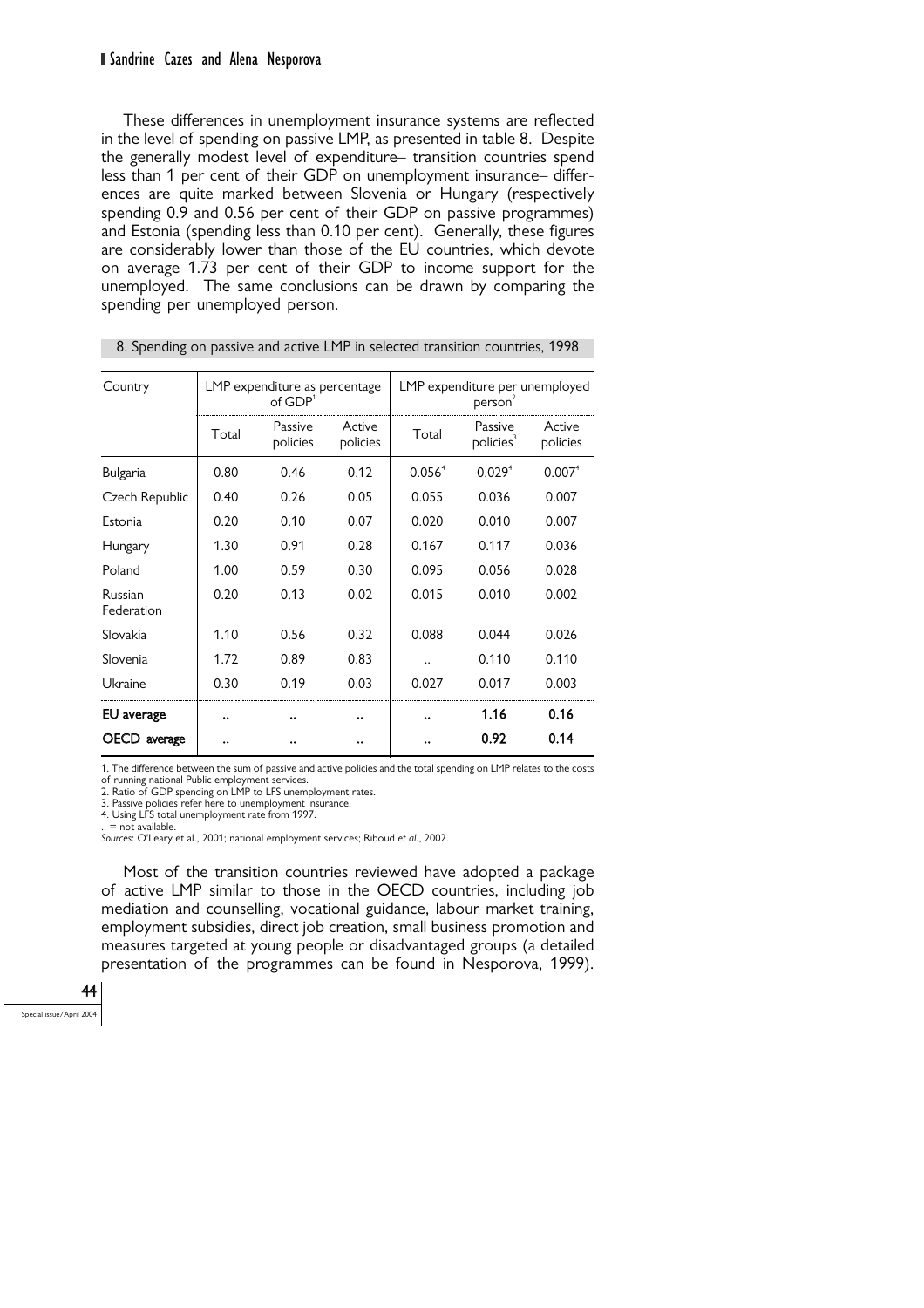There are substantial differences with regard to the number of participants in, and resources devoted to, active LMP, as well as the distribution between different active programmes by country. Given the wide range of programmes, the scope of this cross-country comparison is limited to the spending on active LMP, and these results are also presented in table 8. Among the transition countries, Slovenia is the leader in expenditure on active labour market programmes, while Estonia spends ten times less. However, on average the level of expenditure on active LMP is rather low, ranging between 0.07 per cent (Estonia) and 0.83 per cent (Slovenia) of GDP. Adjusting these figures for the unemployment rate<sup>8</sup> confirms that transition countries do not spend large amounts on active policies: from about 0.002 per cent (the Russian Federation) to 0.11 per cent (Slovenia) of GDP for 1 per cent of the (LFS) unemployment rate in 1998. These figures are close to some OECD countries that have low expenditures on active LMP, such as the United States or Japan, but below both the EU and the OECD average spending levels<sup>9</sup>.

#### 8.1.2. Trade unions and wage bargaining

In most countries, trade unions play a major role in the collective bargaining process and are therefore likely to influence wage formation and labour costs (wage flexibility) in response to economic shocks. Depending on certain characteristics and factors, trade unions may influence the wage negotiation process through the setting of the minimum wage, bargaining over wage increases and the shaping of the wage structure. Even in countries where the number of unionised workers is low, as in France and Spain, collective agreements can in fact cover a large share of workers. Co-ordination amongst unions is another particularly important aspect of ensuring consensus in bargaining on macroeconomic objectives: wage increase negotiations may, for example, take precedence over negotiations on other issues, creating upward wage pressure and higher equilibrium unemployment (see, for example, Bertola, 1990). However, unions may also set employment goals and accept wage restraint, trading wage moderation against additional employment creation (see Hartog, 1999, for example, on the importance of the social partners in the Dutch labour market success story). Another relevant aspect to consider regarding unions is the extent to which they manage to co-ordinate their wage-setting activities together with employers' organisations. The government involvement in the negotiation process is another relevant aspect, as is

<sup>9.</sup> Indeed, there are substantial differences among OECD members: the Netherlands and Denmark are among the "high spending" OECD countries, with 0.55 and 0.34 per cent of GDP spent on active policies per unemployed person (against 0.16 and 0.14 per cent on average for the EU and the OECD respectively; see Riboud *et al.*, 2002).



<sup>8.</sup> By calculating the ratio of GDP spent on active LMP to LFS unemployment rate (both in percentage terms).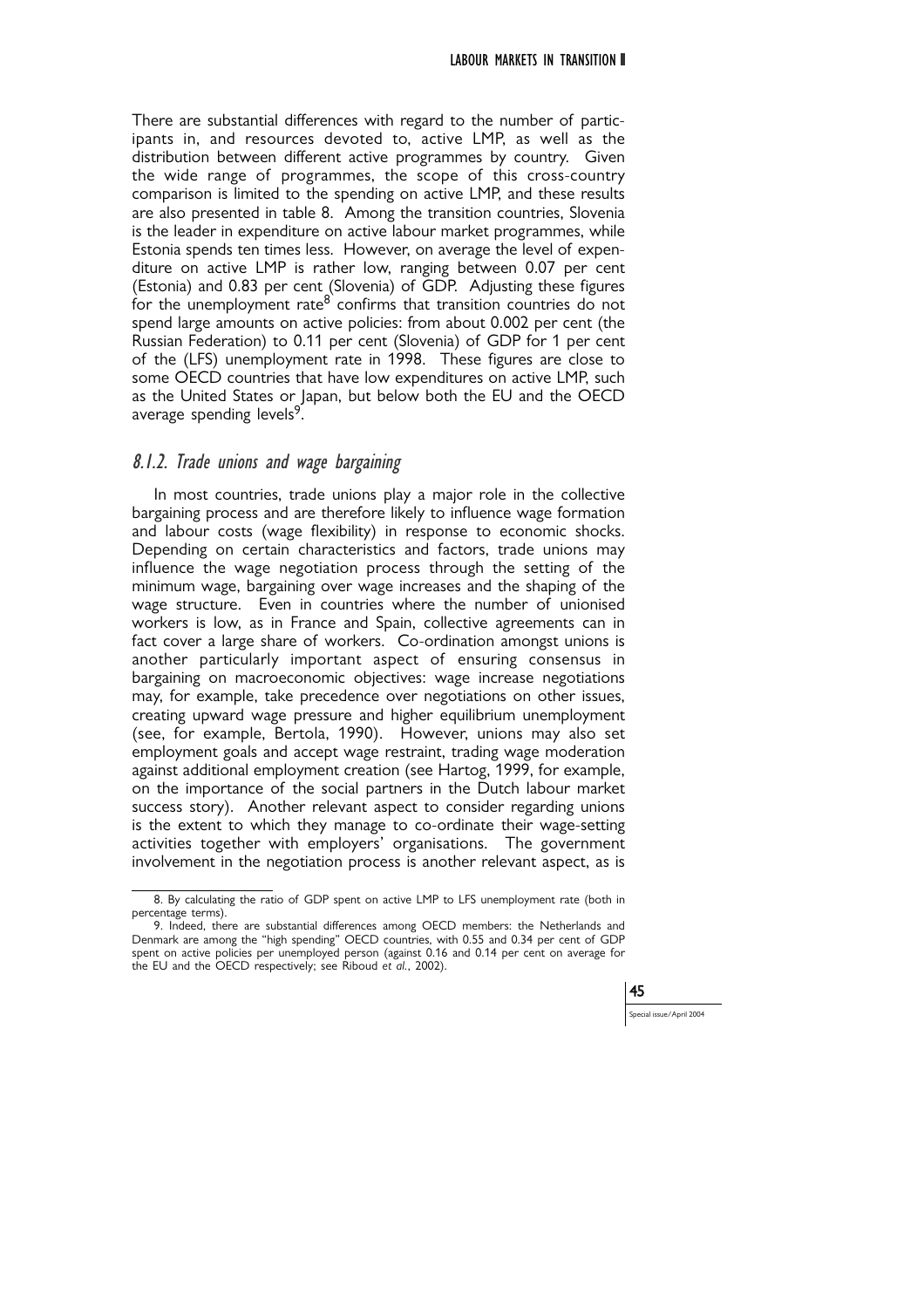the case in France. Table 9 summarises the key features of the trade unions in our sample of transition countries: namely, the union density, collective agreement coverage, and levels of co-ordination. Coordination may be distinguished from centralisation, which refers to the level of bargaining (plant, firm, industry, region or country). Highly coordinated bargaining is not necessarily centralised, as in Germany or Denmark, for example. While empirical research has generated datasets on unions and employers' organisations for OECD countries (see Calmfors and Drifill, 1988; Layard *et al.*, 1991; ILO, 1997; and Traxler and Kittel, 1997), few data are available for transition countries.

| Country                   | Union density $(\%)^1$ | Collective<br>bargaining<br>coverage | Degree of<br>coordination <sup>3</sup> |
|---------------------------|------------------------|--------------------------------------|----------------------------------------|
| Bulgaria                  | 58.2                   | 2                                    | 3                                      |
| Czech Republic            | 42.8                   | 2                                    | 1                                      |
| Estonia                   | 36.1                   | 2                                    | 1.5                                    |
| Hungary                   | 60.0                   | 3                                    | 1.5                                    |
| Poland                    | 33.8                   | 3                                    | 1.5                                    |
| <b>Russian Federation</b> | 74.8                   | 3                                    | 3                                      |
| Slovakia                  | 61.7                   | 3                                    | $\mathfrak{D}$                         |
| Slovenia                  | 60.0                   | 3                                    | 3                                      |
| Ukraine                   | 100                    | 3                                    | 3                                      |
| EU average                | 44.4                   |                                      | $\ddot{\phantom{0}}$                   |
| OECD average              | 39.6                   |                                      |                                        |

9. Trade unions and collective bargaining in selected transition countries, mid-1990s

1. Percentage of salaried workers that belong to a trade union.

2. Collective bargaining coverage index takes a value of 1 when collective agreements cover less than 25 per cent of all salaried workers unionised or non-unionised, 2 if this number is between 26 and 69 per cent, and 3 when coverage is above 70 per cent.

3. The degree of trade union and employers' organisation co-ordination is measured through an index that ranks from 1 (low) to 3 (high). The overall co-ordination is obtained as the average of workers' and employers' co-ordination.  $=$  not available.

*Sources:* Data on union density taken from ILO, 1997; Visser, 1990; and OECD, 1999. Collective bargaining coverage and degree of co-ordination taken from Riboud *et al.*, 2002, and authors' calculations based on Arro *et al.*, 2001; Beleva *et al.*, 2001, Kwiatkowski *et al.*, 2001; Tchetvernina *et al.*, 2001; and Vecernik, 2001.

Before 1990, the industrial relations systems of the transition countries were characterised by central political and managerial control exercised by the State. During the decade, efforts were made to develop industrial relations typical of a market economy. CEE countries have all started to move away from a centralised wage-setting system, towards a collective bargaining system in the enterprise sector<sup>10</sup>. According to available data, the percentage of trade union membership

10. See, for example, the publications of the ILO-CEET office, Hungary, on social dialogue in CEE countries (http://www.ilo-ceet.hu).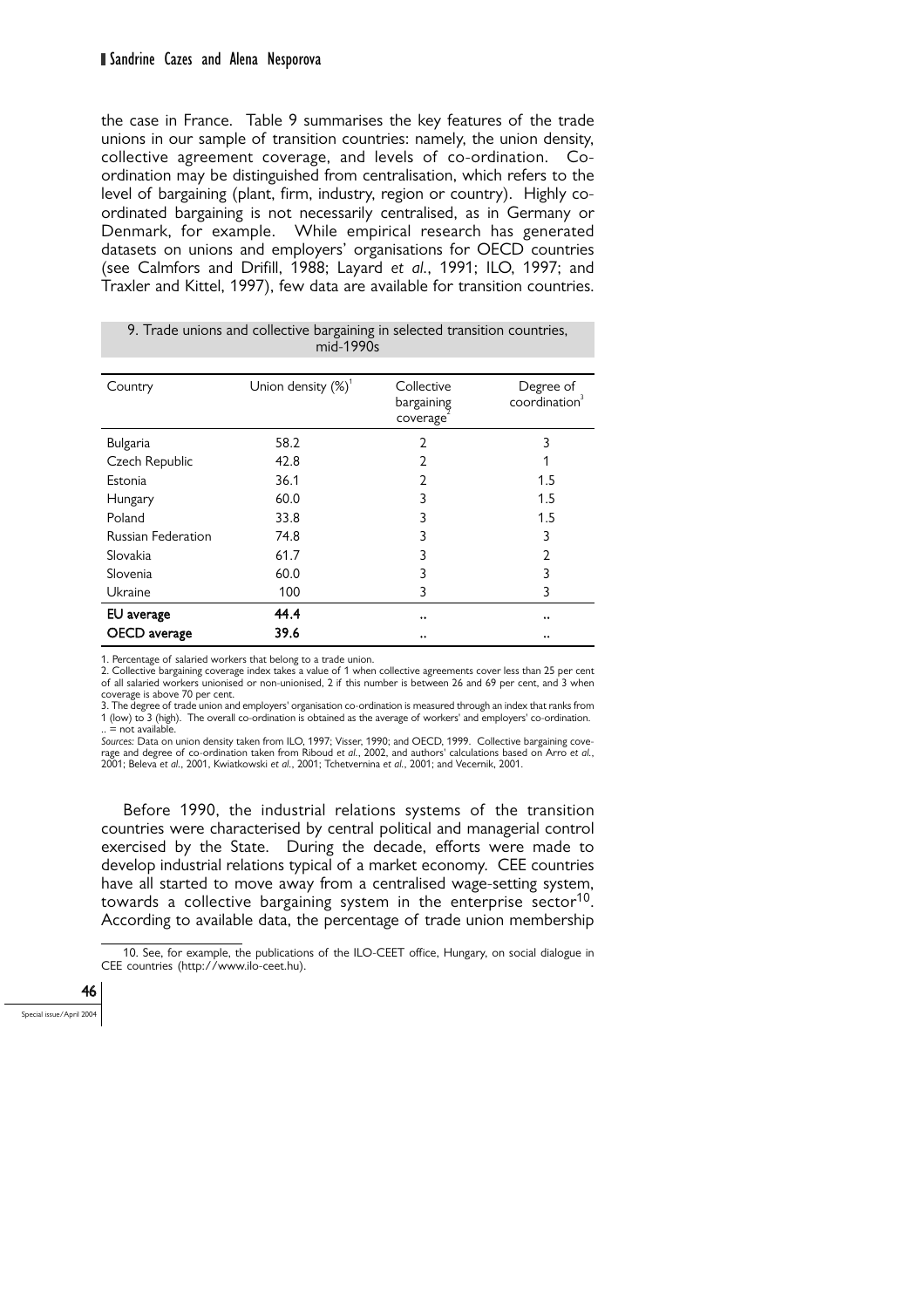ranges from about 34 per cent in Poland to over 74 per cent in the Russian Federation. Table 9 shows that collective bargaining coverage (i.e. the number of workers, unionised or not, who have their pay and working conditions determined by collective agreements in the enterprise sector), however, is high (over 70 per cent) in most transition countries, except in Bulgaria, the Czech Republic and Estonia. Yet, despite a relatively homogeneous cross-country picture indicating a rather high level of union membership and coverage, significant differences have emerged between the public and the private sectors, with much lower unionisation of workers in the latter sector. Moreover, unions' negotiating power depends very much on their ability to coordinate with employers, which is now actually rather low in most of the transition countries<sup>11</sup>. However, it could be said that workers in transition countries are still more unionised than in the EU or Western OECD countries, while the strength of trade unions and co-ordination of collective negotiations in these countries falls more or less within the average of the OECD.

### 8.1.3. Taxes on labour

The impact of taxation on labour market outcomes operates via the wedge between the real labour cost for the employer and the real consumption wage received by the worker. As it is extremely difficult to construct a tax wedge based on reliable and consistent information on value-added taxes (VAT) and income taxes for all the selected transition countries<sup>12</sup>, only payroll taxes data- defined as the sum of employers' and employees' social security contributions– are presented here. Moreover, it could be argued that not only workers but also unemployed and inactive persons pay income and consumption taxes. Figure 3 shows that payroll taxes in transition countries are high, even by EU standards. Rates range from 33 per cent in Estonia to as high as 50 per cent in Slovakia. While these rates vary enormously across the OECD, they do not exceed 40 per cent: payroll taxes stretch from almost zero in Denmark to 38.8 per cent and 40.2 per cent in France and Italy respectively in the mid-1990s. In transition countries, deteriorating labour market outcomes push governments to increase the levels of public expenditures on unemployment insurance systems and active LMP. The ageing population, declining employment rates and elevated poverty levels place additional constraints on the funding of public pension schemes, health care and social welfare. At the same

<sup>12.</sup> The income tax schedule is progressive in all the countries and the degree of progressiveness is important. In a number of countries, in particular small firms officially pay the minimum wage to their employees for tax reasons while paying another part of the wage under the table.



s<br>Al issue/April 2004

<sup>11.</sup> The level of coordination was quite high until the mid-1990s, paradoxically thanks to a tax-based income policy imposed by the government. When this policy, much opposed by the social partners, was eventually abolished around 1995, the coordination ability of the trade unions began to suffer.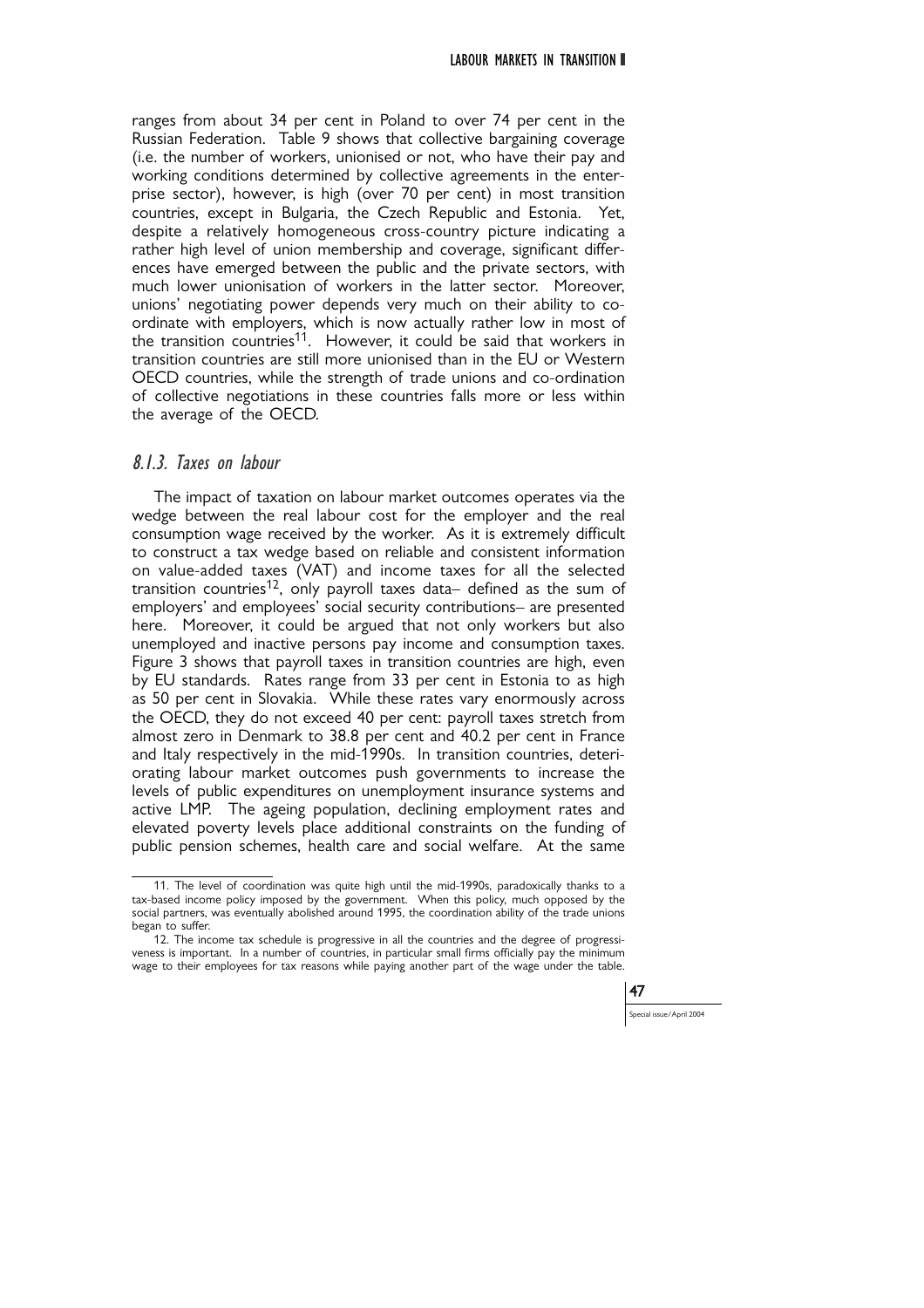time, fiscal revenues fall considerably, particularly in periods of economic contraction, generating very strong pressure to maintain high payroll taxes. With respect to the negative effects of high taxation on employment and business development, some countries started to lower their payroll taxes and saw amendments and fiscal reforms taking place, though at a slow and gradual pace over the decade. Recently in Hungary, for example, employers' social contributions were cut by 2 percentage points to 31 per cent at the beginning of 2001.

To summarise this section, it could be said that by the end of the 1990s the selected transition countries had adopted a set of labour market institutions and policies that broadly resembled those in the Western OECD and EU countries. In general, transition countries have opted for a rather average "institutional package": neither the most nor the least flexible model (as we saw in the previous chapter, the transition countries are in the middle range of the flexibility scale with regard to EPL). One exception to this pattern concerns payroll taxes, which are clearly much higher (in relative terms) in the transition countries.



*Sources*: OECD, 1999; Riboud, *et al.*, 2002; national sources.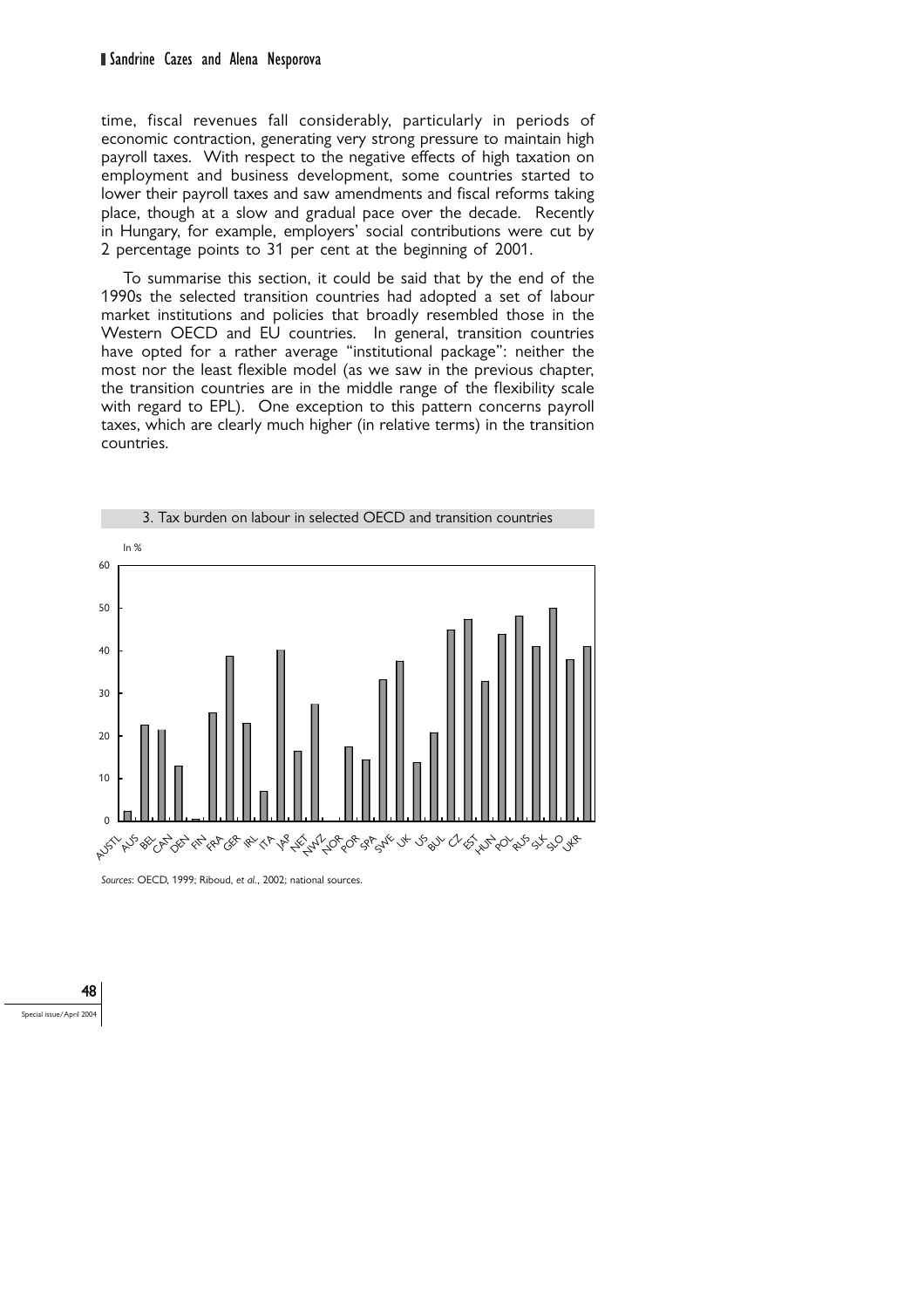### 8.2. Preliminary evidence in transition countries

Based on theoretical and empirical evidence for Western OECD countries– referring to the expected effects on job search behaviour, bargaining power, turnover, and so forth– an econometric analysis was conducted to assess the potential effects of labour market institutional settings on labour market outcomes and test the assumption of similar responses in the transition countries (see Cazes & Nesporova, 2003). Simple cross-country regressions have been conducted to address various aspects of unemployment (total unemployment, long-term and youth unemployment rates)<sup>13</sup> and aggregate labour input (employment rate and labour force participation rate), based on the information presented in the previous section. As it was impossible to conduct an econometric analysis on the sole group of transition countries, the hypothesis tested statistically was that the labour markets of the OECD countries and the OECD plus transition countries have similar behaviour vis-à-vis labour market environments using a Chow test<sup>14</sup>.

The hypothesis of non-stability of the coefficients of the two different groups of countries was rejected for all the three unemployment variables and the employment variable. In other words, it could be said that the labour markets of these two groups of countries follow the same pattern in their adjustment (reaction) to the institutional setting of the labour market. This finding seemed particularly robust for unemployment variables. However, for labour force participation rates the hypothesis of non-stability was accepted, suggesting that labour force participation rates have to be explained by another set of variables. Moreover, EPL was positively correlated with labour force participation rates in transition countries, while it was negatively correlated for OECD countries. This result was on the same lines as one of our previous key findings, namely the tendency towards a countercyclical pattern of labour turnover, the opposite of what happens in the Western industrialised countries. Previously in this article we explained these differences by the fact that labour reallocation in the transition countries has generally been driven more by the demand side (employers) than by workers' voluntary decisions, because of workers' heightened perception of job insecurity. The results obtained for labour force participation rates seemed indeed to confirm this hypothesis.

Our analysis also found statistically significant and positive coefficients of collective bargaining and ALMP indicators in regressions run

<sup>14.</sup> The methodology as well as the summary regressions can be found in Cazes and Nesporova, 2003.



<sup>13.</sup> Due to time and data constraints, we could not make estimations for the unskilled unemployment rate. In the future however, we are planning to extend our research to other dependant variables, such as unskilled unemployment rates, prime age employment rates as well as flows variables.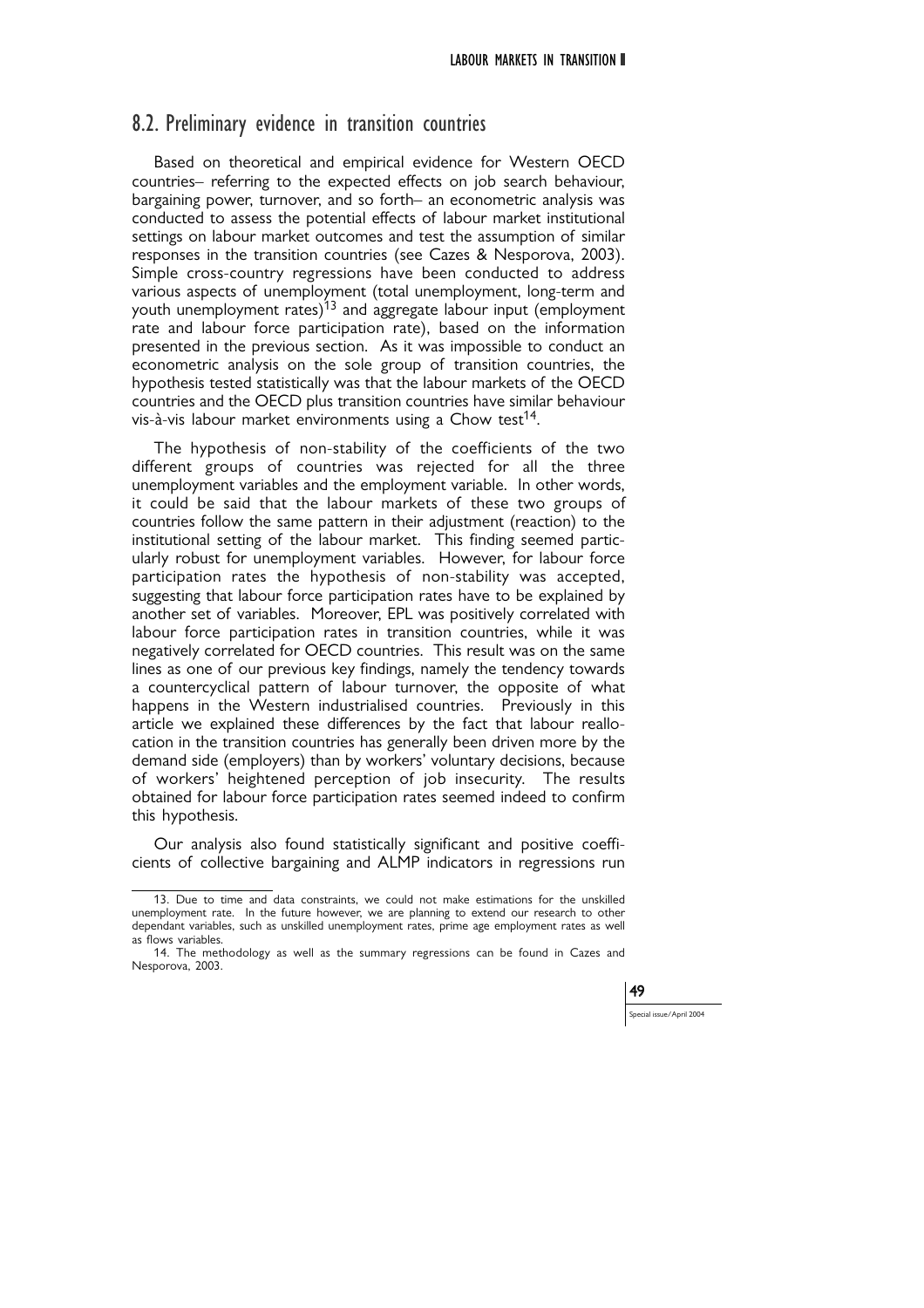#### Sandrine Cazes and Alena Nesporova

for all the five labour market indicators analysed. Labour market participation, employment, unemployment, youth unemployment and long-term unemployment are thus positively affected by collective bargaining and active labour market policies. In addition, the analysis also showed that unemployment, and in particular long-term and youth unemployment, tend to rise with higher payroll taxes.

All these findings should of course be interpreted with caution: the scope of the analysis is restricted to the formal economy only, although the strong growth of the informal economy could be interpreted as part of the process of labour market flexibilisation. Moreover, the indicators are far from perfect: for example, EPL indicators do not address exemptions from the application of EPL in small enterprises or the enforcement procedures (existing indicators are based on the legal constraints that apply in each country and do not capture the degree of enforcement of the laws).

Finally, it should be noted that the direct impact of the minimum wage on labour market outcomes was not considered in the analysis, for several reasons: first, because the main focus of this article was on numerical (external) flexibility, leaving aside other types of flexibility such as functional flexibility or flexibility in working hours; and second, because both the level of the minimum wage<sup>15</sup> and the percentage of workers actually earning it were still very low in most transition countries, meaning that the minimum wage did not play an important economic or social role there<sup>16</sup>.

# 9. Conclusions

Labour markets of CEE countries have undergone profound changes since the beginning of their transition to a market system. While the intention was to direct labour market developments in these countries towards the situation common in the industrialised world by modelling the transformation of national labour market institutions and policies on similar, mostly Western European, institutions and policies, the outcomes have been to a large extent different from the expectations.

Based on our statistical and econometric analysis, two different models of labour management can be broadly distinguished in transition countries– one for the Central and South-East European countries (CSEE), including the Baltic States, and another one for the CIS countries.

<sup>15.</sup> In the vast majority of transition countries, the minimum wage is set by statute or decree. 16. In this respect, Poland may be an exception, as some recent analyses (World Bank, 2001, for example) suggest a negative impact of the minimum wage– set at around 40 per cent of the average wage– on the employment of low-skilled workers in less-developed Polish regions due to much lower wage and price levels there.

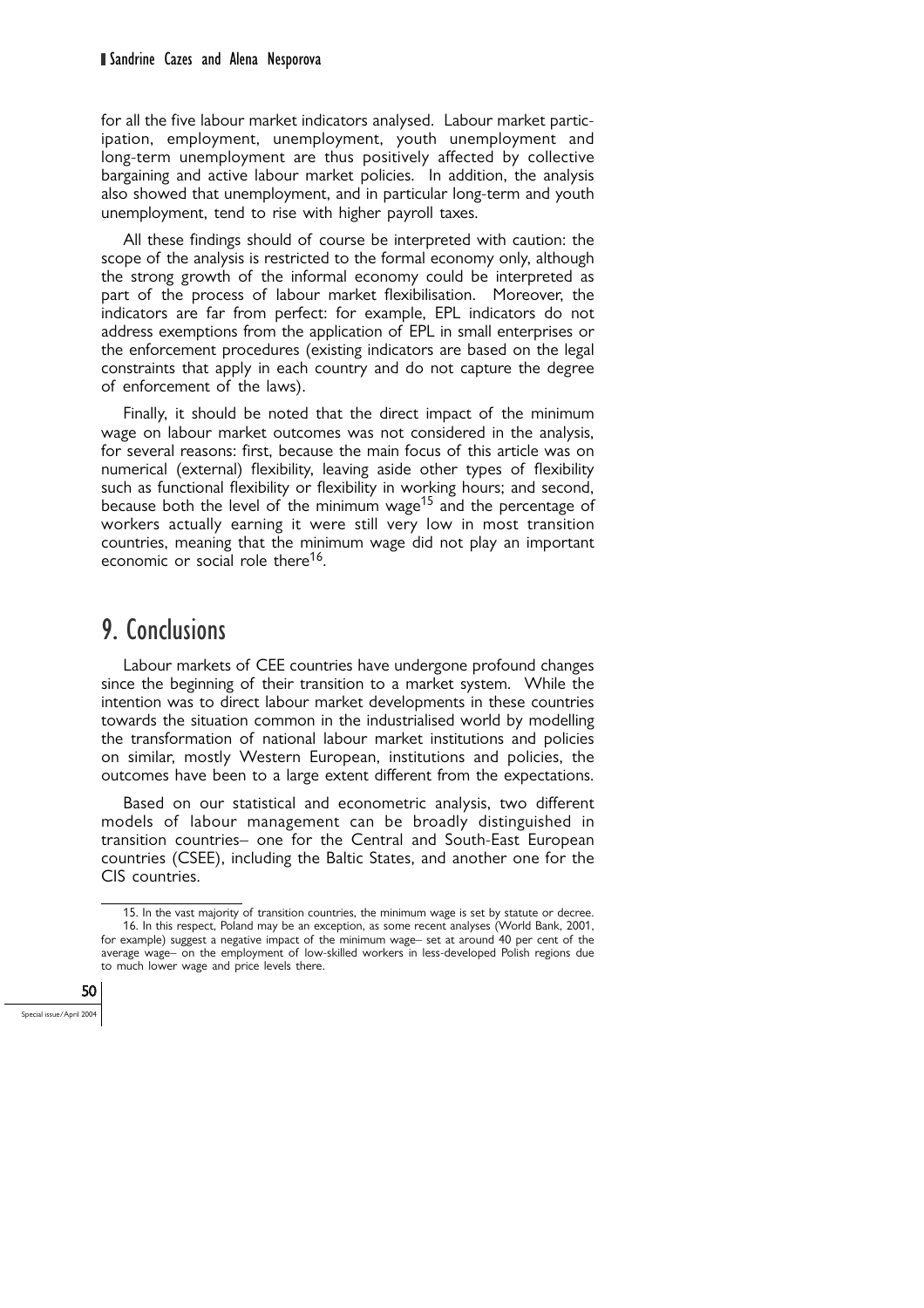CSEE countries have opted for a model that largely shifts responsibility for supporting redundant workers away from enterprises and onto public institutions, similar to practice in the EU countries. As described in this article, EPL has been greatly relaxed, while national PES have been established, active LMP launched, unemployment insurance schemes introduced and social welfare programmes reshaped. Instead of maintaining labour hoarding, enterprises wishing to economise on labour costs dispose of excess workers either by directly laying them off with certain financial compensation fixed by law and collective agreement or push them to agree to leave voluntarily. In addition, enterprises have heavily reduced their human resource programmes and social services for workers. In the current situation of high unemployment, firms often prefer to recruit new workers with the desired work experience rather than invest in the retraining of their own staff or hiring school leavers with no work experience. Redundant workers then have the possibility of turning to the PES for reemployment assistance and income support, but whether or not they do so much depends on the access to and quality of employment services and LMP, as well as on the eligibility rules and the level of received income support, which vary greatly between countries. Similarly, the extent of workers' protection against lay-offs also varies between countries, as does the enforcement of national labour legislation.

The CIS countries, in contrast, continue to rely mainly on employment protection within enterprises, while assistance provided by PES is relatively poor. EPL tends to be rather restrictive, but employers themselves do not wish to escalate social tensions by firing redundant workers and rather opt for other forms of labour cost adjustment, such as short-term work, administrative leave or delayed wage payment while keeping workers on the payroll. Given the low labour demand, coupled with the inferior quality of available vacant jobs, this solution appears more acceptable for all the parties.

In theory, the first model facilitates better and faster adjustment flexibility for enterprises and stimulates more effective allocation of labour among sectors, with gains in terms of higher overall labour productivity. However, workers can benefit from the system only when the income support gives them good protection against any sharp fall in earnings and when re-employment assistance is efficient enough to help them quickly find new jobs, otherwise it will lead to wider unemployment and lower participation rates. This is exactly the case of some CSEE countries, struggling with extremely high unemployment and inactivity levels that place a very high burden on their social welfare systems and still leave parts of their population in poverty. Our analysis has clearly shown that the level of employment security perceived by workers is low and adversely affects their behaviour, with negative consequences for desirable labour mobility and flexibility. There is now an urgent need

51

.<br>cial issue/April 2004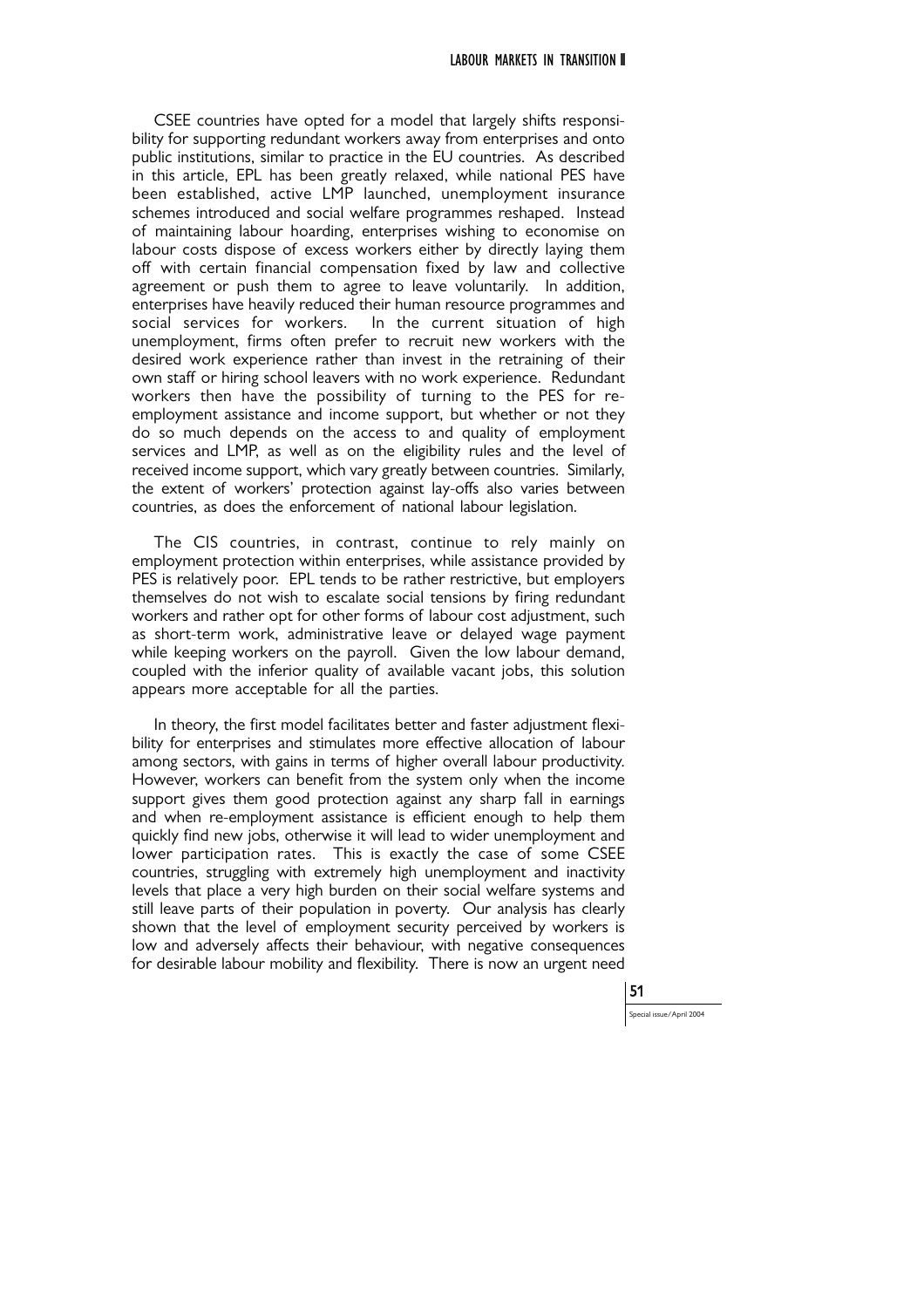in the transition countries to establish a new reasonable balance between adjustment flexibility for enterprises and employment and income security for workers, which would be acceptable to both sides and financially feasible and sustainable for public social funds. The approaching dates of the accession of ten transition countries from the CEECA to the EU make this goal even more imminent, as the national legislations and institutions have to comply with the European Social Charter.

In contrast, the model largely applied in the CIS tends to delay labour reallocation to new enterprises and trades, offering more productive jobs, at the cost of lower labour productivity at the enterprise and the national level. While employment rates are in general higher and unemployment rates lower in this model, this does not mean that human capital is much better utilised than in the first case or that this combination would lead to higher income levels. Instead, workers remain in old, low productivity jobs and supplement their incomes by work in second jobs of similarly low quality resulting in a waste of human resources, while new high-quality jobs are lacking well-qualified applicants or may not be created at all because of a lack of workers with relevant skills.

Therefore, policies promoting social dialogue, but extending it to pay greater attention to employment promotion and unemployment reduction and to ensure increased labour market stability, rather than pure deregulation, should clearly be on the political agenda of the transition countries. Reforming labour legislation should also be considered, in some countries more urgently than in others. However, this should be done while considering and combining the complete labour market institutional setting, to find the right balance between the need for flexibility (desired by employers) and security (desired by workers). Finally, it should be noted that this analysis is strongly focused on aggregate labour market outcomes, such as unemployment and labour input. It is very important that further research be developed on the adjustment of labour markets (labour market dynamics) to the macroeconomic and structural reforms that have taken place in these countries, as there have been many changes in this respect over the last decade.

### **References**

- Arro, R.,Eamets R., Järve, J., Kallaste, E. and Philips, K. (2001). "Labour market flexibility and employment security: Estonia.", *Employment Paper Series,* No. 25, International Labour Office, Geneva.
- Auer, P. and Cazes, S. (eds. 2003).*Employment stability in an age of flexibility: Evidence from the industrialized countries* (International Labour Office, Geneva).

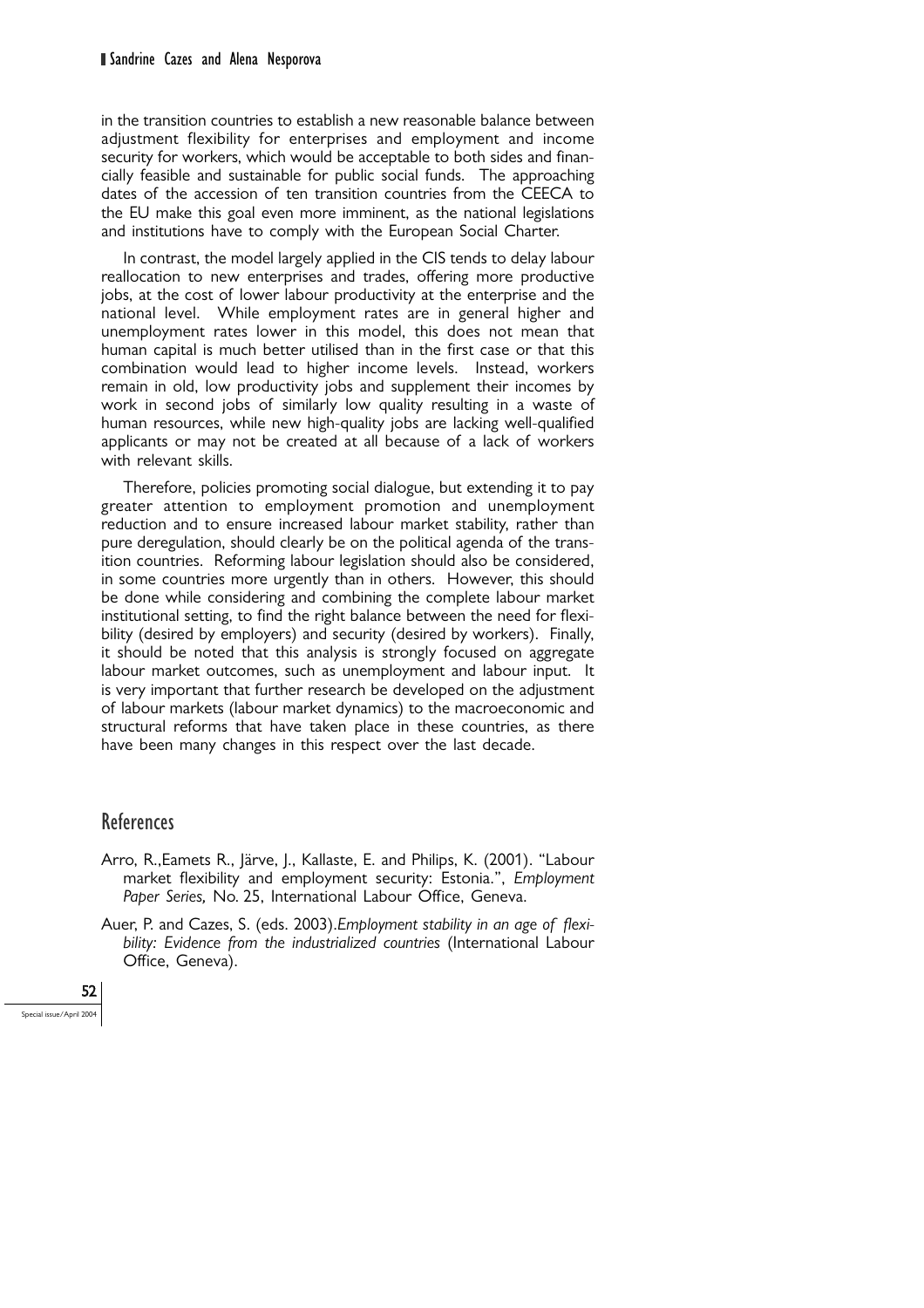- Beleva, I., and Tzanov, V. (2001). "Labour market flexibility and employment security: Bulgaria", *Employment Papers Series*, No. 30, International Labour Office, Geneva.
- Bertola, G.. (1990). "Job Security, Employment and Wages", *European Economic Review 34.* pp. 851-86.
- Bertola, G., Boeri, T. and Cazes, S. (2000). "Employment protection in industrialized countries: The case for new indicators." *International Labour Review,* Vol. 139*.*
- Boeri, T. (1995). "Is job turnover countercyclical?", *EUI Working Papers in Economics Series,* No. 12, European University Institute, Florence.
- Boeri, T. (2000). *Structural change, welfare systems, and labour reallocation: Lessons from the transition of formerly planned economies* (Oxford University Press, Oxford).
- Calmfors, L. and Driffill, J. (1988). "Centralisation of wage bargaining and macroeconomic performance", *Economic Policy,* No. 6*,* pp. 13-61.
- Cazes, S. and Nesporova, A. (2003). *Labour markets in transition: balancing flexibility and security in Central and Eastern Europe*, International Labour Office, Geneva.
- European Commission (EC) (2001). *Employment in Europe 2000.* (EC, Brussels).
- Eurostat (2001). *Employment and labour market in Central European countries,* Nos. 2 and 3. (EUROSTAT, Luxembourg).
- Faggio, G. and Konings, J. (2000). *Job creation, job destruction and employment growth in transition countries in the 90s*, LICOS (Centre for Transition Economics and Economics Department) (KU, Leuven).
- Fassman, M. and Cornejova, H., (2003). *The role of social dialogue and social partnership in formulation, implementation and evaluation of the national employment policy in theCzech Republic,* a study prepared for the International Labour Office. Czech-Moravian Confederation of Trade Unions, Prague.
- Gimpelson, V. and Lippoldt, D. (1997). "Labour turnover in the Russian economy" in *OECD Proceedings: labour market dynamics in the Russian Federation* (Centre for Co-operation with the Economies in Transition (OECD, Paris).
- Hartog, J. (1999). "The Netherlands: so what's so special about the Dutch model?" *ILO Employment and Training Papers,* No. 54, International Labour Office, Geneva.
- ILO (1996). *World employment 1996/97: national policies in a global context,* International Labour Office, Geneva.

53